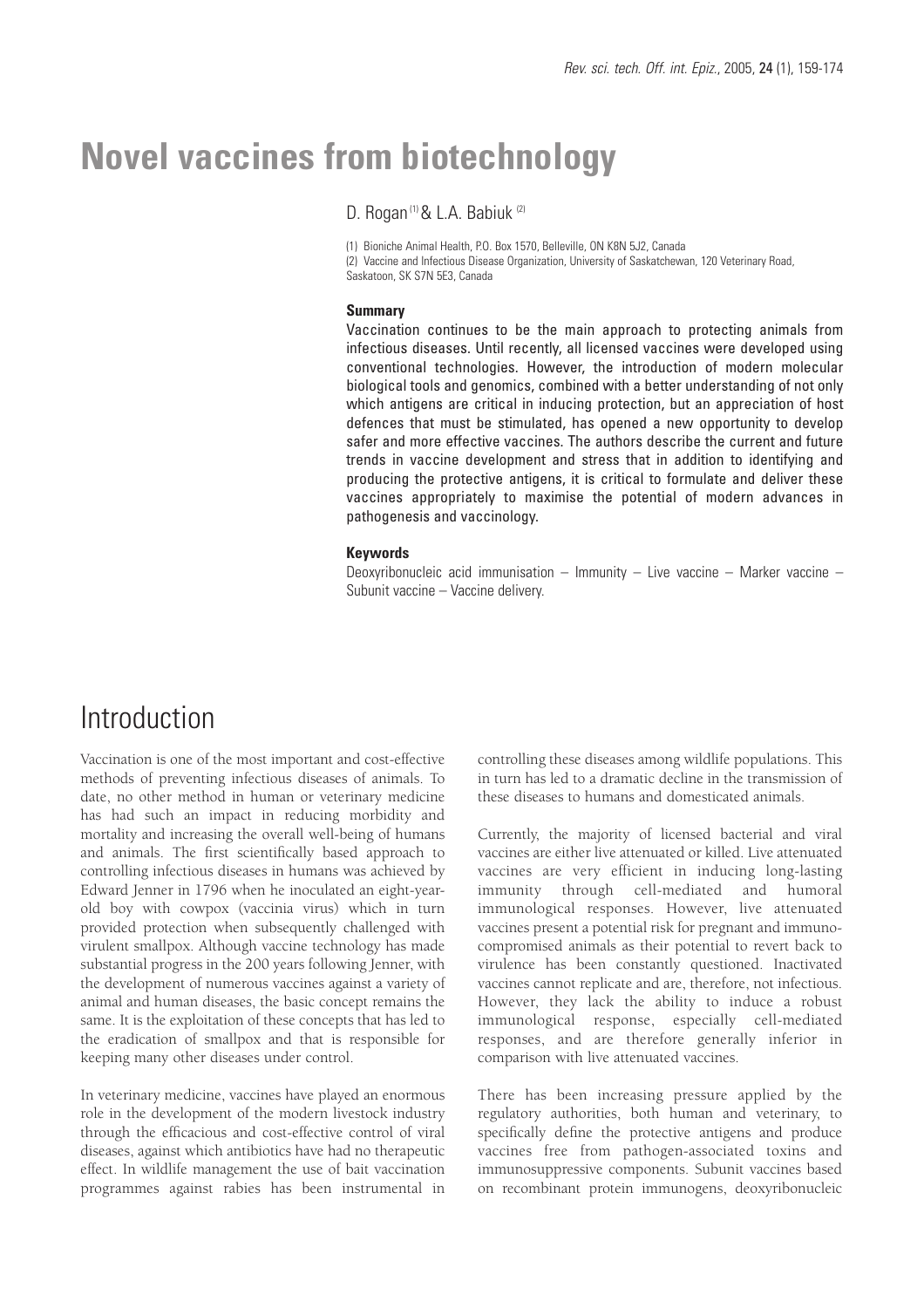acid (DNA) immunogens, and non-pathogenic vectors are currently the most cost-effective methods of producing antigens free from exogenous material characteristic of conventional vaccines. The current review will try to highlight some recent advances in vaccine development including formulation and delivery of vaccines.

# Subunit vaccines

Initially, subunit vaccines were produced by purifying the specific antigens from cultures of the pathogenic bacteria or viruses. However, this required large-scale production facilities and costly downstream processing procedures. While the subunit antigen is free from toxins and immunosuppressive components associated with the pathogen, there is a significant risk during production, especially with Level III organisms, due to the potential of accidental release or escape to the external environment and subsequent transmission. It is for these reasons that native-organism purified subunit vaccines are not often economically viable for use in veterinary vaccines except as crude preparations.

Molecular biology and genetic engineering have had an enormous impact on vaccine development by providing the tools and techniques to produce a single protein in a prokaryotic or eukaryotic system. Furthermore, if the protein is produced in prokaryotic systems, it can be tailored in such a way that the protein of interest is expressed on the surface of the bacteria, in the periplasm, as insoluble inclusion bodies or secreted in the media. The recombinant approach to subunit vaccines is to clone the gene that encodes the protective antigen into a secondary, preferably non-pathogenic, organism that is capable of expressing the immunogen in its native form or with minimal alteration. This protein can then be expressed and harvested using traditional bacterial antigen production methods, or delivered by a live non-pathogenic vector. Recombinant subunit vaccines eliminate the risks associated with handling a pathogenic organism, and the risks associated with live or killed products reverting to a pathogenic state due to incomplete inactivation or attenuation (34, 75, 106). However, the most significant advantage provided by recombinant DNA technology is in the complete characterisation of the immunogen and the resulting product, thereby allowing commercial manufacturers to comply with good-manufacturing procedures and licensing regulations in a cost-effective and timely manner.

In all subunit vaccine approaches, the identification of proteins or epitopes involved in eliciting a protective immune response is crucial to the development of a vaccine capable of inhibiting infection and disease in the body. Enormous advances in genomic and proteomic bioinformatics has made the rapid identification of protective epitopes possible, including the cross-species identification of functionally similar proteins. For example, in recent years a large amount of information has been gathered on viral glycoproteins involved in virus attachment and entry, as in the case of glycoproteins (g)C, gB, and gD of bovine herpesvirus type 1 (BHV-1) (5, 96). The BHV-1 glycoproteins were purified by affinity chromatography and used to immunise animals where it was concluded that the individual glycoproteins elicited neutralising antibodies, which in turn had the capacity to block viral infectivity *in vitro*, significantly limiting replication of the virus (5). Similar approaches are being considered for other viruses, such as the paramyxovirus where the fusion (F) and haemaglutinin-neuraminidase (HN) glycoproteins are responsible for viral attachment and are therefore prospective candidates for a subunit vaccine (93).

The power of recombinant technology lies not only in single protein or epitope subunit vaccines, but also in generating fusion epitopes. In 1989, Brideau *et al.* (11) demonstrated that when paramyxovirus F and HN glycoproteins were expressed as a single viral fusion protein, a greater protective response was induced than from the individual proteins alone. In 1993, Whitton *et al.* (118) proposed that it should be possible to clone multiple protective epitopes from a variety of pathogens together as a single F protein. This 'string of beads' vaccine should be capable of inducing protective immunity to a wide range of viruses in a single subunit. The combination of genomics, bioinformatics and recombinant technology has even allowed for the development of vaccine candidates before the pathogen could even be cultured (90). Indeed, it is still not possible to culture hepatitis B, but a vaccine has been available for over a decade. Although not mutually exclusive, recombinant technologies and subunit vaccines are mutually compatible and together are revolutionising the veterinary vaccine industry.

Commercial production of a recombinant subunit vaccine requires the selection of an appropriate expression system based on the nature of the protein being expressed. Critical factors in selection of a biopharmaceutical expression system include: the production of an immunologically protective epitope, affordable protein production, affordable extraction and cleanup, minimal immunological interference from host proteins, and minimal pyrogen production. In this light we will present the various expression systems with examples of veterinary pharmaceuticals which they have been used to produce.

### **Bacterial expression**

For the production of non-glycosylated proteins, bacterial expression systems are excellent candidates. Organisms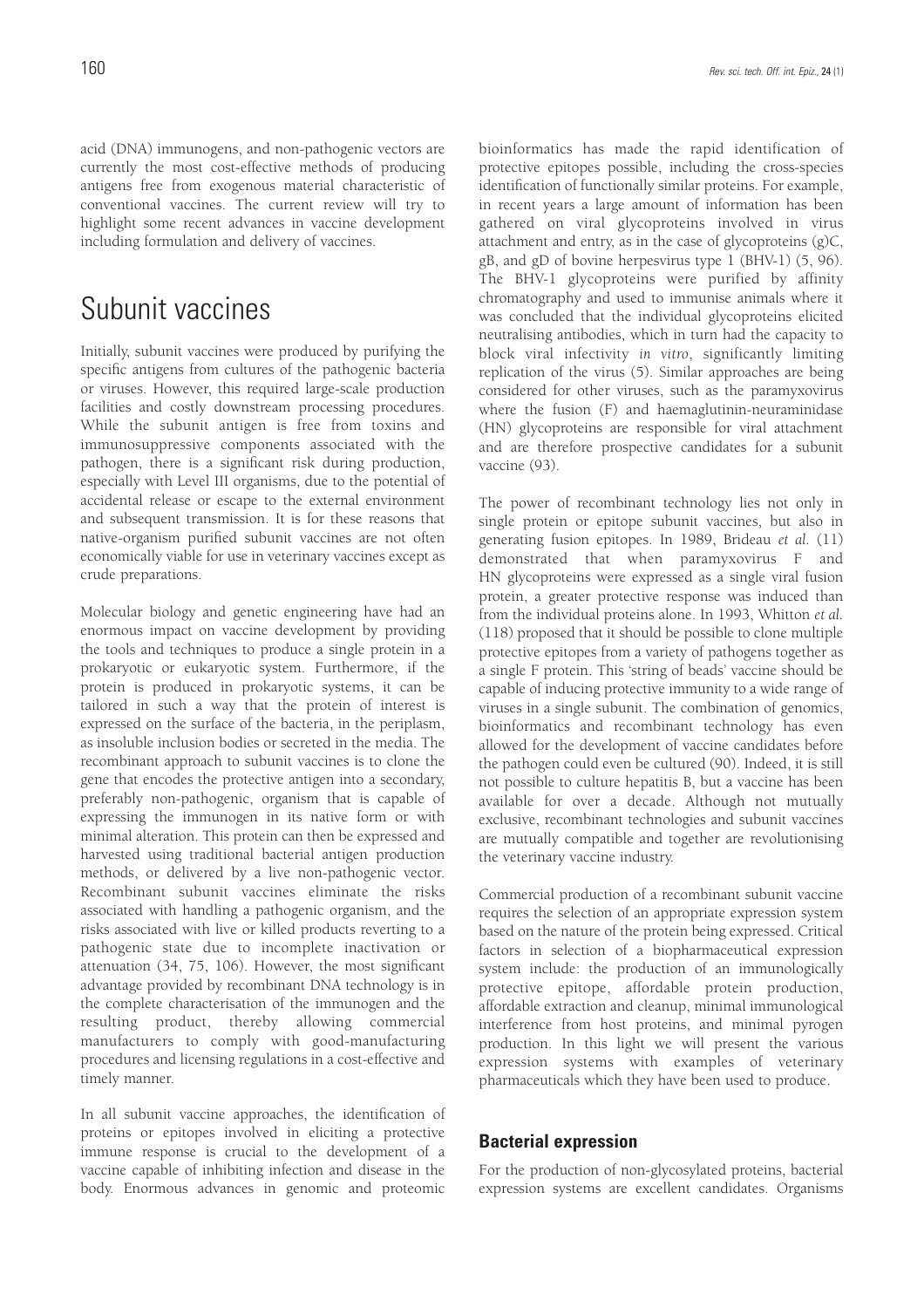such as *Escherichia coli* and *Salmonella typhimurium* have been used extensively for the expression of a wide variety of foreign genes and as a result many production, stabilisation and optimisation strategies have been described. A large number of veterinary biologics have and are being produced in prokaryotic systems, including protein G of the respiratory syncytial virus expressed in *E. coli* (65, 79), antigens of feline leukaemia virus expressed in *E. coli* (64), and lipopolysaccharide (LPS) from *Shigella sonnei* expressed in *Vibrio cholerae* and *Bacillus brevis* (80). While prokaryotic expression is efficient and affordable for the production of a broad range of immunogens, including a few natively glycosylated proteins, production of many viral glycoproteins in prokaryotic systems does not result in immunologically protective proteins due to the lack of glycosylation, despite producing significant immune responses (3). Additionally, the presence of lipopolysaccharides and other pyrogens entails various complications including interference and possible injection-site reactions. Therefore, for the expression of glycoproteins and other modified proteins, eukaryotic expression systems are much more suitable. The eukaryotic systems like yeast, insect cells, plants and mammalian cells have been systems of choice for many natively expressed immunogens.

### **Yeast expression**

Yeast has a long history of human use and is extensively used in the production of food, alcohol and fuel. The most characterised yeast is *Saccharomyces cervisiae* which was used to produce the first ever subunit vaccine for hepatitis B (108), was licensed and commercialised in 1986. From a commercial perspective, yeast expression systems such as *S. cervisiae* or *Pichia pastoris* are attractive due to their production similarities to bacterial-based systems: manufacturing facilities, cost of production, scalability and ease of genetic modification are all very similar. However, yeast systems have several distinct advantages over prokaryotes, including the ability to express glycosylated protein, the absence of pyrogens and the fact that the yeast cell is not excessively immunogenic. All of these combine to make yeast expression systems particularly attractive in antigen production for veterinary vaccines. Of note are the expression of hantavirus nucleocapsid proteins (89), the expression of protein E from Japanese encephalitis virus at 50 mg/L in *Pichia* (120) and the expression of gD from equine herpesvirus 1 in *Saccharomyces* or *Pichia* (94).

#### **Insect cell expression**

The insect cell expression system is based on the infection of cultured lepidopteran cells with a recombinant baculovirus designed to express the gene product under the control of the strong polyhedron promoter, typically resulting in a high yield of immunologically active protein. Like yeast, insect cells also produce glycosylated proteins except that insect cell glycosylation patterns more accurately resemble higher eukaryote glycosylation, which is therefore believed to have a greater potential as protective immunogens. In 1999, Hu *et al.* (43) described the expression of several structural proteins of infective bursal disease virus, an important poultry pathogen, with a baculovirus/insect cell system and the subsequent improvement in yields through the optimisation of media, dissolved oxygen and the use of protease inhibitors to protect against protein degradation. The major limitation of insect cell expression has been the inability to achieve high densities due to the requirement of high dissolvedoxygen levels which cannot be achieved with traditional fermentation techniques due to the cells' sensitivity to shear forces. Traditional oxygen-supplementation methods such as sparging and mechanical agitation induce significant shear. However, the recent development of synthetic serum-free medium and lipid surfactants are allowing for the high-density fermentation of insect cells on a large scale (45, 46, 85) leading to cost-effective production for veterinary vaccines.

### **Viral expression**

Viral expression systems remain the preferred method of commercial production for native glycoproteins. Examples include the expression of the Aujeszky's disease virus gp50 and gp63 glycoproteins in swinepox (97, 109), and the expression of rabbit haemorrhagic disease virus in canarypox virus (26). This technology was originally demonstrated with vaccinia virus as the vector (77). However, there are other viral systems used extensively for foreign gene expression (89). In fact, almost any virus can be used as an expression system for producing either whole proteins or epitopes.

### **Mammalian cell expression**

Although expression of proteins in mammalian cells is generally expensive, for some viral glycoproteins such expression systems are critical. This is especially true for those glycoproteins where post-translational modification such as glycosylation is important for proper folding and generation of specific epitopes. In selecting an expression system, it is important to choose one that is robust and economical. Thus, almost any cell line that is free of extraneous agents, is not tumorogenic and grows well, preferably in suspension, could be employed. Since there is at least partial correlation between aggressive growth *in vitro* and transforming characteristics, it is critical to ensure low tumorogenicity of the cell for production of products. Another critical consideration is to develop an expression system where the glycoproteins (products) are secreted into the media and not retained in the cell. This is important for two reasons. First, over-expression of many proteins may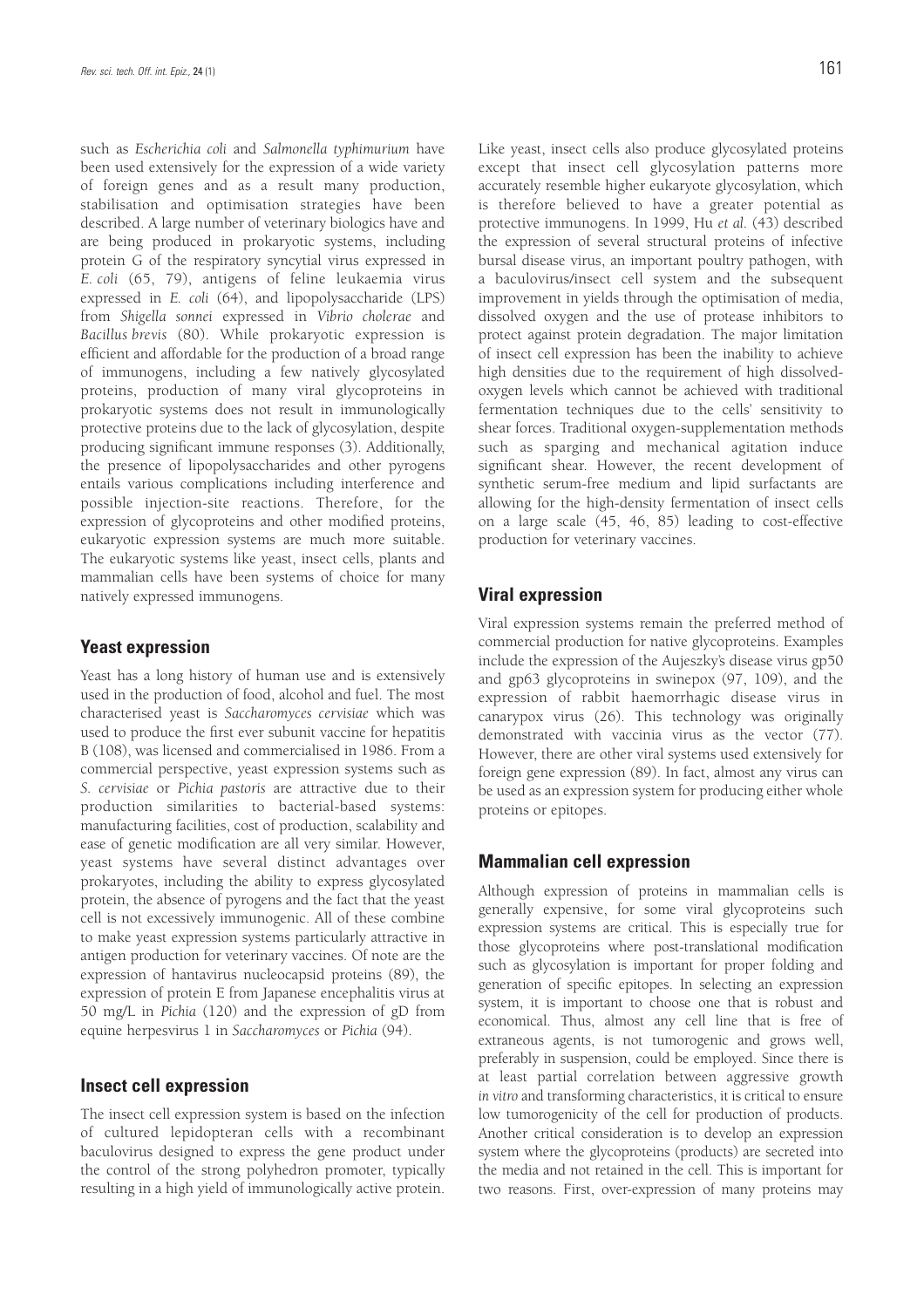lead to death of the cell due to the toxic nature of many viral proteins. Secondly, if cells need to be lysed to extract the product, this adds excessively to the cost of production: not only is it necessary to remove host cellular proteins from the product, but this approach requires the growth of large quantities of cells. Thus, if the product is secreted into the media, the cell mass can be maintained over an extended period and the product harvested repeatedly. Since most glycoproteins are associated with membranes, it requires the removal of the transmembrane anchor to allow secretion of the glycoprotein into the media. This can only be done with glycoprotein/proteins in which the transmembrane requirement does not dramatically alter the conformational properties of the product. Similarly, it is possible to secrete other non-anchored, but cellular proteins, by the incorporation of a secretion signal sequence.

The feasibility of this technique was recently demonstrated using gD from BHV-1, where the gD was expressed in MDBK cells under the control of a heat-shock promoter. Although this glycoprotein is toxic to cells, the rapid secretion into the media following induction of gD synthesis allows the continuous harvesting of the product over at least one month (53). Since the cells can be grown in serum-free media, downstream processing is extremely economical. This is critical in veterinary vaccines where costs per dose must be cents/dose.

## **Plant-based expression**

Recently plants have become the focus of a number of researchers in the development of biofactories for recombinant proteins and biological products (14, 40, 52). Of interest is the expression of biopharmaceuticals in plants as they possess the ability to produce glycosylated proteins similar to that of higher eukaryotes, and they have the potential to be administered as oral vaccines with minimal expense in downstream processing. The use of a cereal or oilseed crop also presents the possibility of the vaccine immunogen being stable at ambient temperatures, thereby allowing for long-term storage without the need of a cold chain. While the level of expression in plants varies greatly, it seems that how the expression product is regulated and where it is targeted has the greatest impact on yield; optimisation of these processes may allow for the development of predictable and reliable high yielding expression constructs in the near future. For example, subunit B of the cholera toxin (CT) has been expressed in potato tubers at 0.3% of the total soluble protein when targeted to the endoplasmic reticulum (2), yet yielded 4% of the total soluble protein when expressed in the chloroplast (20). Correspondingly, subunit B of the heatlabile enterotoxigenic *E. coli* toxin has been expressed in corn seed at 0.3% of the total soluble proteins and the modification of the regulatory sequences has resulted in yields up to 12% (17, 103).

The development of plant-based direct-fed vaccines offers considerable advantage when compared to the high cost of production, formulation and delivery of a conventional vaccine. Regardless of the delivery vehicle, oral immunisation typically requires 100-1,000 fold more antigen to be presented than is required for parenteral delivery (103). In the case of ruminants, this requires that the encapsulating cell remains intact during its passage through the rumen so as not to expose the immunogen to ruminal proteases, and subsequent inactivation; regardless of the species, this cell must lyse in the abomasum or proximal duodenum and adequately dissociate from the immunogen so as to present it effectively to the mucosal surface of the small intestine (102). Veterinary development projects include the expression of glycoprotein S of transmissible gastroenteritis virus in plants such as the arabidopsis leaf (32), the potato tuber (33), and maize seed (54); as well as the expression of rabies glycoproteins in alfalfa (70), and VP1 protein of foot and mouth disease in tobacco (119). Currently, the greatest concern regarding the use of direct-fed vaccines is the risk to the human food chain due to inadvertent cross-contamination and the potential issues of immunogenicity and tolerance to oral vaccines. Despite the demonstration of efficacy, no plantbased vaccine has been licensed to date.

# Formulation and delivery

Subunit or killed vaccine specific antigens require specific adjuvants in order to present an immunological response tailored to mimic responses induced by natural infection. It has been generally accepted that the optimal protective response is achieved when the vaccine is administered via the same route by which the infection enters the body (21). Therefore, formulation is essential in the development of an effective vaccine as the adjuvant must be compatible with the route of administration and complementary to the antigen. Today's highly efficacious and safe vaccines, be they recombinant or conventional inactivated vaccines, would not be available if it were not for the adjuvants and delivery systems developed over the past three decades.

Any component that is added to the antigen in order to enhance the immunological and protective response to the antigen, and hence the efficacy of the vaccine, is called an adjuvant. The term is derived from the Latin verb 'adjuvare', meaning 'to help'. A variety of chemical and biologically derived compounds have been added to vaccines in order to increase the elicited immunological response, including aluminum salts, mineral oil, CT and *E. coli* labile toxin. More recently, several classes of compounds including immunostimulatory complexes (ISCOMs), liposomes, virosomes and microparticles have been employed to act as antigen-delivery vehicles and they are proving to be potent adjuvants, greatly enhancing the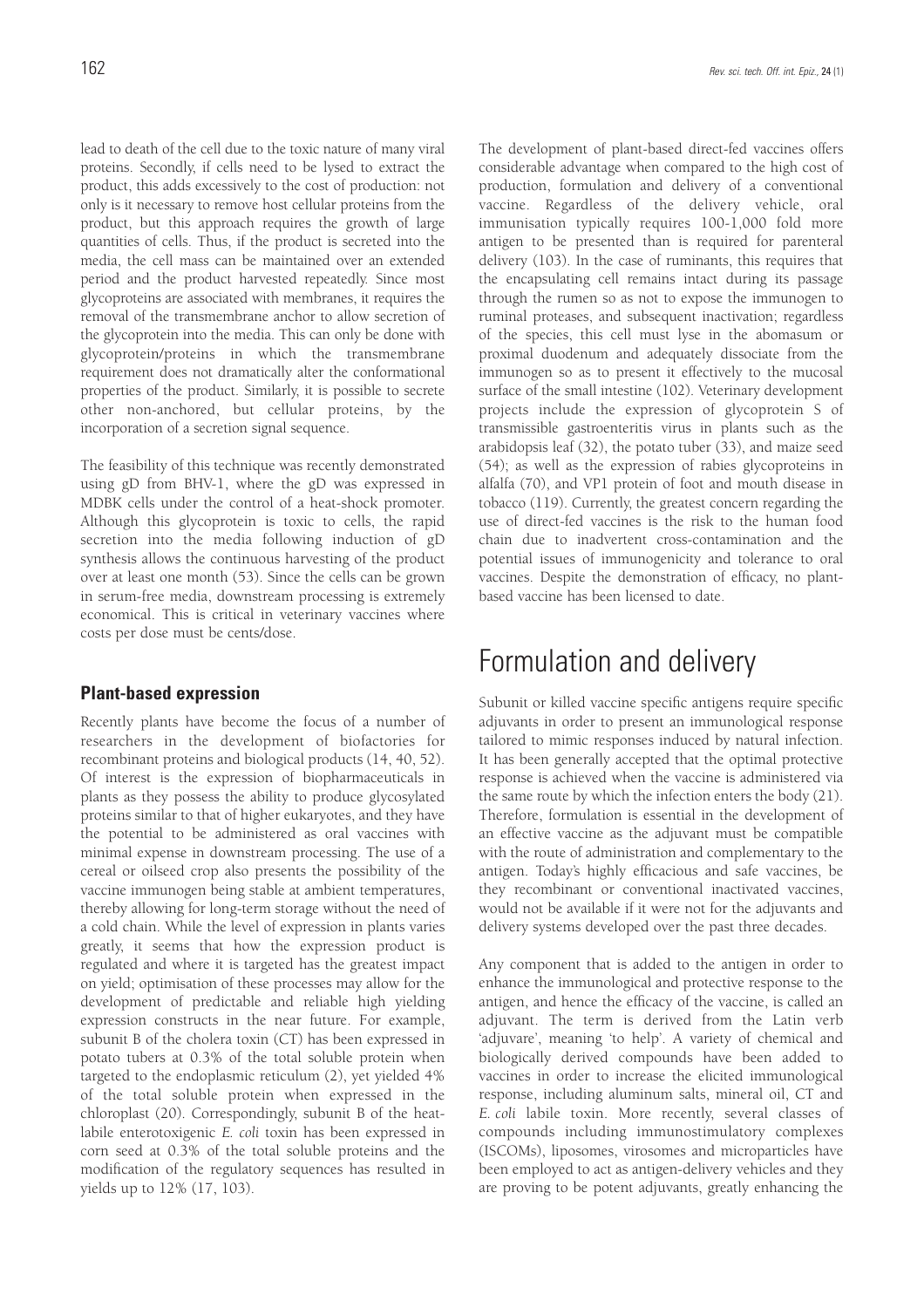magnitude and the duration of the immunological response to the formulation.

An efficacious response to non-replicating vaccines (subunit and inactivated) is entirely dependent on the adjuvant, which acts via a variety of pathways, but predominantly through one of three methods. The first mechanism known as the 'depot effect' presents the antigens to the immune system by physically associating with immunological cells so that the formulation is exposed for sufficient time or in sufficient levels to induce a significant immune response. The second method consists of targeting innate immune pathways, which when activated, will quantitatively and qualitatively direct the immunological response towards the specific antigen. The last method is to alter the properties of the antigen so that it increases its ability to effect either or both of the first two mechanisms (10).

### **Aluminum-based adjuvants**

Aluminum hydroxide has been used extensively as an adjuvant in veterinary and human medicine, predominantly because it is inexpensive and safe. Its activity is attributable to the physical characteristics of the formulation, including surface area, charge and morphology. Vaccines formulated with aluminum predominantly stimulate the Th-2-like immune response, inducing subclass immunoglobulin  $(Ig)G_1$  and IgE antibodies; however, they only poorly induce cellmediated responses (19). Aluminum's mechanism of action is not fully known, but it appears that it is not entirely dependent on antigen adsorption, as once thought (10). Vaccines formulated with aluminum cause inflammation at the injection site and in some instances have been thought to precipitate granuloma formation (10).

## **Mineral oil adjuvants**

Vaccines formulated with either mineral-, plant- or animalderived oils have proven to be very potent and as such have been used widely in veterinary vaccines. In general, mineralbased oils are more potent than plant- or animal-derived oils. However, regulatory authorities and livestock producers are apprehensive about the safety of products adjuvanted with mineral oil due to strong injection site reactions. Furthermore, mineral oils are not metabolised and are, therefore, present in tissues for a long time. Both alum- and oil-based adjuvants act as depot effectors either at the site of injection or in antigen presenting cells (APCs) (84).

#### **Immunostimulatory complexes**

The ISCOMs represent a significant step forward in the formulation of veterinary vaccines as they inherently overcome many of the deficiencies that are characteristic of traditional alum- and mineral oil-based adjuvants. The ISCOMs are composed of hydrophobically associated cholesterol, phospholipids and quillaja saponins which form a small, stable, cage-like structure with a diameter of between 30-40 nm to which the antigen can be enclosed without altering its structure (18). As such, they are effective inducers of long-lasting cell-mediated and mucosal immunological responses, which are substantially greater than those elicited by traditional depot adjuvants.

Following parenteral immunisation, the T-cell response is first detected in the draining lymph node. At 50 days post vaccination, the majority of the antibody-producing cells are found in the bone marrow (74). It is extremely important to note that as a result of the dual processing of antigen in the endosomal vesicles and cytosol of the APCs, both cellmediated and humoral immunological responses have been elicited by ISCOM-based vaccines (98). This explains why both T-helper and cytotoxic T-lymphocyte cells are simultaneously activated by ISCOMs (74). ISCOMs stimulate CD8+ and major histocompatibility complex (MHC) class 1 restricted T-cells and CD4+ helper T-cells.

For a long time it was suggested that only replicating agents could efficiently induce a mucosal immunological response due to their capacity to infect via the mucosal route. However, intranasal administration of influenza ISCOMs to mice not only demonstrated protection against challenge (59, 73), but more importantly induced a strong mucosal response and the induction of cytotoxic T lymphocytes (CTL). Oral administration of ISCOMs has resulted in the induction of a wide range of immune responses including serum antibodies, secretion of mucosal IgA, Th1, Th2 and CD4 T cell responses in addition to MHC class 1 restricted CTL activity. Furthermore, it has been shown that repeated low-dose oral administration of ISCOM-adjuvanted vaccines did not induce tolerance (78).

Either oral or intranasal administration of ISCOMs is capable of inducing a strong specific mucosal response in both local and remote mucosal surfaces, but amazingly within fifty days post-injection the majority of the antibody producing cells were found within the bone marrow (42), similar to the response seen via parenteral ISCOM injection. In contrast, there have been no reports of antibody production by bone marrow cells with alum- or oil-adjuvanted vaccines.

Several veterinary biologics formulated with ISCOMs, in addition to those discussed above, have demonstrated efficacy following challenge, including antigens against equine influenza virus (74), BHV-1 and *Pasteurella multocida* (72). An experimental ISCOM formulation has also been shown to elicit an immunological response in newborn mice and calves in the presence of passively acquired antibodies (74).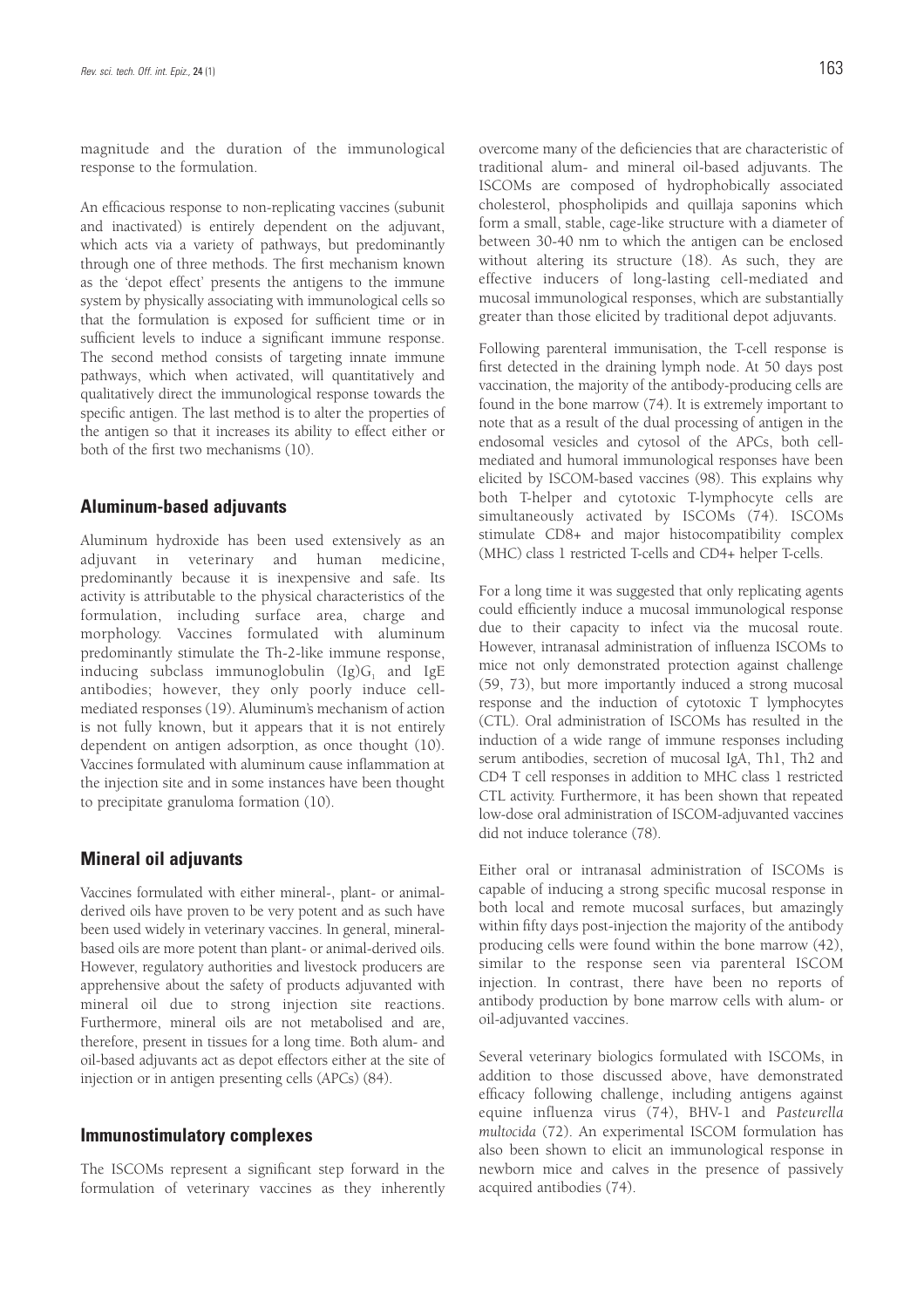## **Liposomes**

The liposome is another delivery system which has been widely employed for antigen delivery and presentation. Liposomes are microparticles that have been used in the pharmaceutical industry as drug delivery carriers for thirty years prior to being recognised as a potential antigendelivery technology. Liposomes are bilayered vesicles composed of phospholipids and other sterols typically surrounding an aqueous centre where antigens or other products can be encapsulated. The liposome structure is highly versatile and over the past forty years many types have been developed, such as large unilameral vesicles which range in size from 100-500 µm, small unilameral vesicles which range in size from 25-100 nm, and biphasic liposomes which have been found to be effective in delivering therapeutic agents to dermal and mucosal surfaces (28). Liposomes can be modified for targeted delivery by incorporating specific antibodies into the surface membrane, or altered to encapsulate hydrophilic or corpuscular structures such as bacteria, viruses or parasites. The average survival time of the intact liposome structure has been significantly extended with the inclusion of polyethylene glycol, allowing for prolonged release *in vivo* (1).

Multilameral vesicles and biphasic delivery systems have been used successfully in veterinary vaccinology as carriers for the BHV-1 antigens. In 1997, Baca-Estrada *et al.* (9) reported an increase in antigen specific  $\text{IgG}_{2a}$  antibodies and interferon gamma (INF-γ) secreting cells when gD and interleukin (IL)-12 antigens were co-encapsulated, and an increase in antigen specific IL-4 secreting cells when gD and IL-4 antigens were co-encapsulated. While a substantial amount of bacteria, virus and parasitic antigens have been evaluated, to date no liposomal-based commercial veterinary vaccines have been licensed (10). It is thought that the major obstacle for liposomal-based antigen delivery is the fact that organic solvents are used in their preparation. This complicates the vaccine registration process and negatively affects protein stability, while alternative encapsulation processes (which result in increased protein stability) are currently cost-prohibitive.

## **Microparticles**

Microparticles are another promising technology which employs aliphatic polyester microspheres, where copolymers of polylactide and polyglycol esters are used to synthesise the small biodegradable spheres which act as depots for vaccine delivery (24). The major advantage that polymer microspheres possess over other depot-effecting adjuvants is that they are extremely safe and have been approved by the Food and Drug Administration in the United States of America for use in human medicine as suitable sutures and for use as a biodegradable drug delivery system (55, 91). It is important to emphasise that microparticle formulations can be lyophilised and that the rates of copolymer hydrolysis are very well characterised, which in turn allows for the manufacture of microparticles with sustained antigen release over prolonged periods of time (82).

Parenteral administration of microparticles elicits longlasting immunity, especially if they incorporate prolonged release characteristics. The rate of release can be modulated by the mixture of polymers and their relative molecular weights, which will hydrolyse over varying periods of time. Furthermore the formulation of different sized particles (1 µm to 200 µm) may also contribute to long-lasting immunological responses due to the fact that large particles must be broken down into smaller particles before being available for macrophage uptake. In this manner a singleinjection vaccine could be developed by integrating various particle sizes, thereby prolonging antigen presentation and greatly benefiting livestock producers. An excellent example of this concept would be in the employment of polymer microparticles in an immunocastration product, where the duration of immunity is the key factor to efficacy. However, there is evidence to suggest that certain polymers create an acidic micro-environment when degraded *in vivo*, potentially altering protective epitopes and possibly inactivating the vaccine (95).

Unfortunately, microsphere technology is currently costprohibitive for use as a veterinary adjuvant and there are still problems with antigen stability during manufacture and long-term storage. No polymer microparticle-based veterinary vaccines have been licensed to date.

# Stimulation of mucosal immunity

Vaccines have traditionally been administered to cattle in the rump via intramuscular injection. However, this part of the carcass produces the highest cuts of meat, so the lesions caused by vaccination and broken needles mean that this route of administration is no longer attractive. The Canadian Beef Survey, an annual evaluation of packing industry losses, has determined losses related to this intramuscular injection site to be Can\$8 per carcass side due to the loss of these choice cuts of meat (111). As a result of these studies, both producers and processors are promoting subcutaneous injections in order to reduce these losses and increase carcass value.

However, both intramuscular and subcutaneous injection routes share one significant disadvantage in the induction of significant systemic responses, while inducing poor mucosal immunity. Mucosal immunity and the production of local IgA antibodies are central to preventing pathogen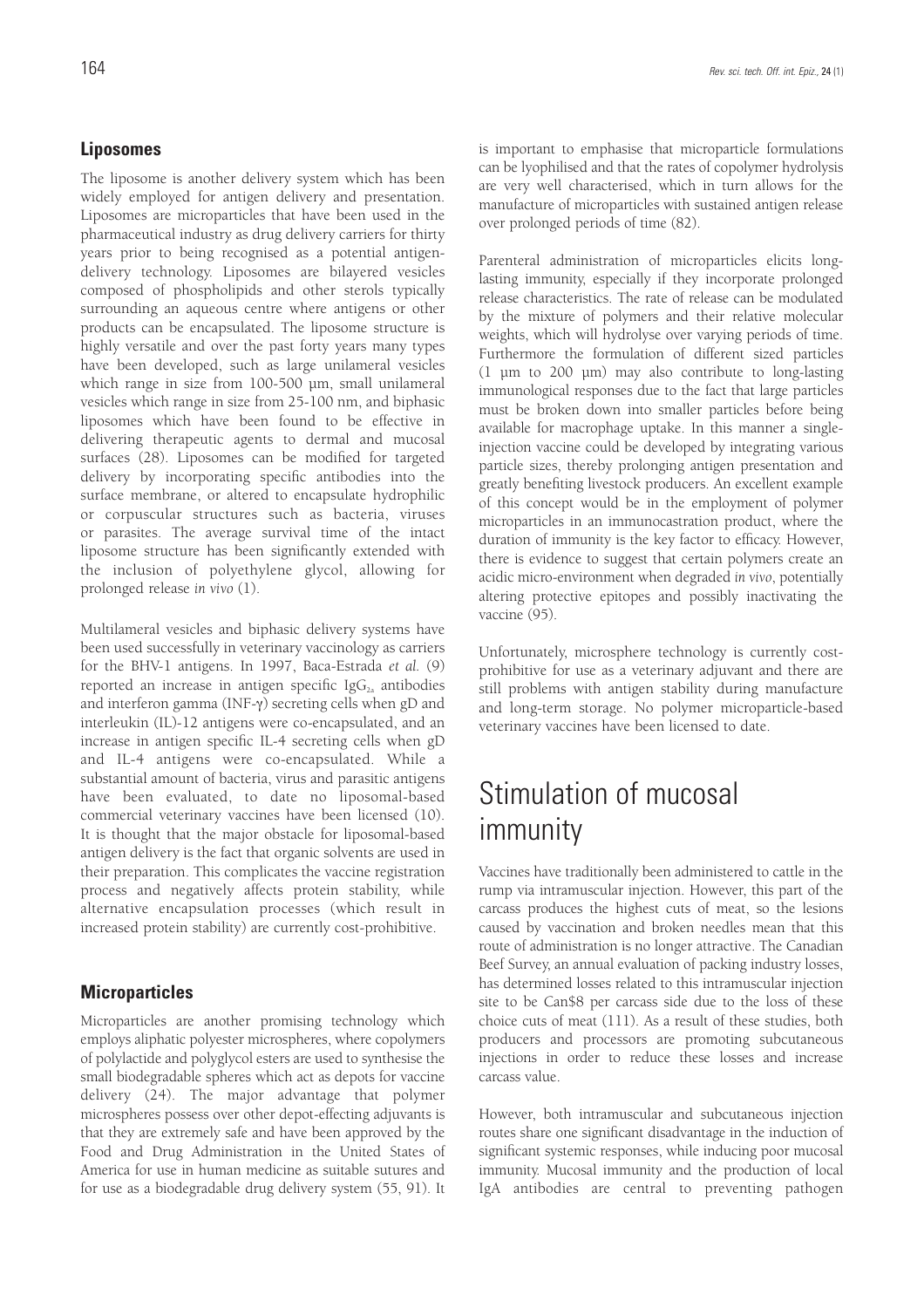penetration of mucosal surfaces, the major route of infection for numerous diseases. Administration of vaccine to mucosal surfaces such as the nose, eye, lung and gastrointestinal tract is an effective way of inducing mucosal immunity. It is important to emphasise that all mucosal sites are interconnected by a common mucosal immune system (CMIS) and that the administration of protective antigens at one primary site will stimulate antigen-specific lymphocytes which migrate and provide immunity through the body, regardless of the site of induction (10, 60, 67).

In veterinary vaccinology, the delivery of live attenuated organisms to mucosal surfaces has proven to be very effective, as demonstrated by the intranasal presentation of BHV-1 and parainfluenza-3 followed by successful challenge within 60 h to 72 h (104). Additionally, the intranasal delivery of *Bordetella bronchiseptica* to dogs induced protection to kennel cough (49), and the aerosol administration of *P. multocida* vaccine to chickens proved to be both practical and effective in preventing disease (38).

Since prolonged antigen presentation appears essential in eliciting effective mucosal immunity, the employment of ISCOMs, liposomes, and microparticle adjuvants, live vector vaccines, or the feeding of plant-based oral vaccines hold significant promise in the continued development of effective mucosal vaccines.

# Deoxyribonucleic acid vaccines

The molecular breakthroughs in cell transformation and gene therapy induction has created the new field of DNA vaccinology and its enormous potential to provide safe, inexpensive and effective DNA-based vaccines. The basic concept of DNA vaccines is to deliver plasmid DNA encoding for protective proteins into the cells of the host animal where they can direct transcription and translation, effectively transforming the vaccinate into a mammalian bioreactor for the production of its own vaccine. The fact that the protein is produced within the mammalian host means the vaccine should be correctly modified posttranslationally and as such possess the authentic conformational structure and thereby a functional epitope.

Owners of livestock and companion animals vaccinating with inactivated or killed vaccines have justified concerns regarding the severity of injection site reactions. However, these concerns may become worries of the past since DNA vaccines are not formulated with chemical adjuvants, the leading contributor to injection site reactions. Since DNA vaccines consist solely of nucleic acids, they lack the ability to replicate, infect or induce disease. As such, they are considered extremely safe, yet they not only have the ability to provide protection from pathogens which pose environmental or human health risks, but they also have the potential to provide protection from organisms which are either difficult to cultivate or have not even been isolated.

Despite the fact that the antigen is produced by the host's cellular machinery, the immune system recognises the protein as being foreign and mounts both a cellular and humoral immune response very similar to one induced by live vaccines or in animals recovered from natural infection (112). Although CpG motifs commonly present in DNA vaccines induce a wide range of cytokines, it seems that Th1-like or Th2-like responses are not equal, with Th1 induction exceeding Th2-like responses. The type of immunological response following vaccination depends not only on the gene being introduced but also on the site of administration and the mechanism of delivery. Delivery of DNA vaccines via intramuscular injection tends to promote an immune response that is characterised by the production of INF- $\gamma$  and IgG<sub>2</sub> isotype immunoglobulins of the Th1 phenotype (92). In contrast, delivery via gene gun to the skin tends to promote a Th2 lymphocyte response predominantly characterised by IL-4 and IgG1. In order to balance the immune response, genes encoding various cytokines and co-stimulatory molecules can be included or co-administered with the gene of interest (56). A large number of studies have been performed to date in order to evaluate the efficacy of co-administered plasmids encoding biological adjuvants, including INF-γ (41, 114), IL-2 (81) and IL-12 (31, 36).

### **Delivery of deoxyribonucleic acid vaccines**

The effectiveness of DNA vaccines is largely dependant on effective uptake of the DNA by the cell and more importantly by the nucleus. Numerous approaches used to enhance plasmid uptake, include chemical transformation, electroporation and gene gun delivery.

Polylactic-co-glycolide (PLG) microparticles used in delivery of protein-based vaccines hold great promise for delivery of DNA vaccines either by systemic or oral delivery. This hypothesis was confirmed by the successful induction of an immunological response when PLG encapsulated DNA was taken up by gastrointestinal M cells (47). While the magnitude of this response was lower than expected – primarily believed to be as a result of DNA damage due to the traditional encapsulation process – subsequent construction of cationic PLG microparticles with surface adherent DNA resulted in a 1,000 fold increase in response as compared to free DNA (83). The preliminary studies in mice, guinea pigs and rhesus monkeys have demonstrated enhanced cellular and humoral enhanced duration of immunity following vaccination with PLG-DNA particles and suggest that large-animal immunisation may be possible.

The electroporation of cells is an effective method of DNA transformation and is a standard molecular tool.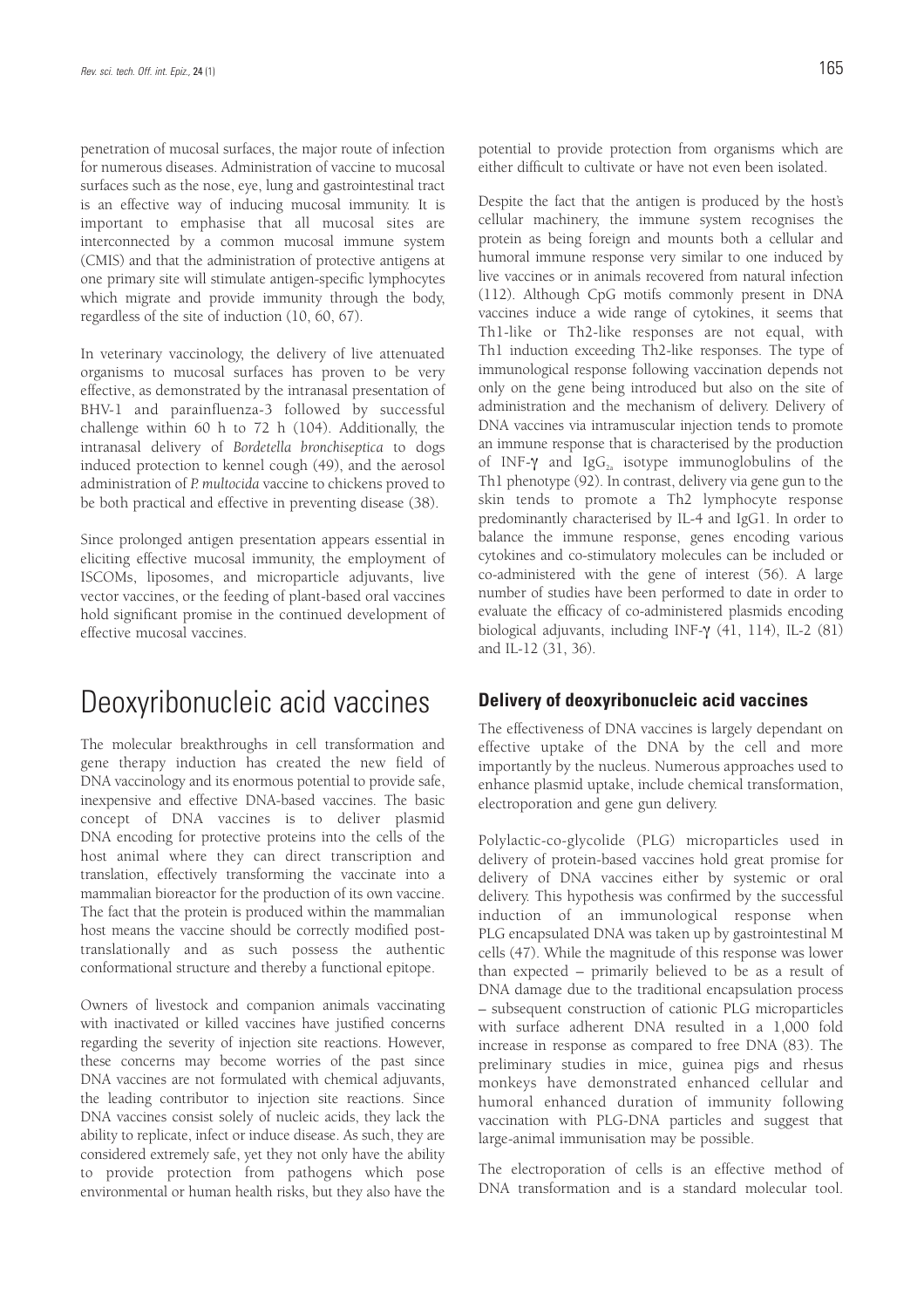Through the use of a non-invasive surface electrode and an invasive needle electrode, a DNA vaccine encoding for BHV-1 gD has been successfully used in pigs. Not only did electroporation result in effective protein expression, but a significant and proportional increase in both IgG1 and IgG2 was observed, demonstrating both cell-mediated and humoral immunity (4).

In molecular biology, the most efficient transformation method is that of the gene gun, whereby gold particles are coated with DNA and explosively propelled through the skin and directly into the target cell cytoplasm and nucleus. Delivery of DNA plasmid vaccines via a gene gun is much more efficient at achieving transformation and induction than an equivalent amount of plasmid injected with a needle (88). In fact, gene gun administration can achieve an equivalent immunological response with 100-fold less DNA than that required via needle delivery (8). The efficient transformation of Langerhans cells and dendritic cells with gene gun technology has been demonstrated in mice and cattle using green fluorescent protein as the gene product (58), which is significant as these cells rapidly migrate from the mucosa to the lymph nodes (25, 105, 107).

One of the major problems of current vaccines is their inability to elicit active immunity in neonates possessing passively acquired maternal antibodies. However, DNA vaccines have been shown to effectively circumvent maternal antibody interference (37, 71, 113). Furthermore, since the mucosal immunological system functions as a common inter-related system, the delivery of a DNA vaccine at one mucosal site should induce at least partial immunity at other sites and may in fact serve to prime the immune system prior to vaccinating with a traditionally delivered, killed or subunit vaccine. This concept was confirmed by Loehr *et al.* (58) who demonstrated that immunisation with as little as 6 µg of plasmid DNA delivered with a gene gun to the vagina of cattle was capable of priming a mucosal immunological response in the respiratory tract. This work lays the ground for an entirely new approach to vaccination.

A large number of experimental DNA-based veterinary vaccines have been evaluated in a number of species with varying degrees of immunological response and efficacy against challenge (3, 8, 23). Despite the promising results, some questions have been raised regarding the safety of DNA vaccination. Possible integration of plasmid DNA into the host genome and potential risk of malignancy and integration of foreign genes into germ cells could potentially lead to vertical transmission. Additionally, the potential exists for the development of antibodies against the DNA vaccine itself, with the putative consequence of an autoimmune disease developing. There is, however, no evidence to date to suggest that an animal can produce antibodies to DNA-based vaccines, even when milligram quantities are successively injected (112). Despite the lack of scientific evidence to substantiate plausible risk from DNA vaccination, it would be unwise to rule them out entirely and it is reasonable to expect regulatory authorities to impose strict measures in order to avoid these situations.

# Live vaccines

The classification of live vaccines can be applied to the following technologies:

- *a*) conventional attenuated live vaccines
- *b*) live gene-deletion attenuation vaccines
- *c*) recombinant non-pathogenic live vectored vaccines.

## **Live attenuated vaccines**

Attenuated live vaccines delivered to mucosal surfaces are able to induce effective long-lasting cell-mediated and humoral immunological responses (39, 61). The advantages of live attenuated vaccines are their low reactivity, their induction of a systemic response with subsequent protection against disease, their induction of a mucosal response with subsequent protection against infection, and their low manufacturing costs due to minimal downstream processing combined with the lack of adjuvants in the formulation. However, the overall safety profile of conventional attenuated live vaccines is far from that of an ideal vaccine (6).

Conventional live bacterial and viral vaccines are produced by selecting attenuated mutants which have the capacity to induce infection but have reduced, or completely lack, ability to induce disease. These mutations are usually created with chemicals, heat or spontaneous mutagenesis. It is important to realise that mutational attenuation is an uncontrollable process, and the induced mutations are rarely fully characterised at the genomic level. As such, it is very difficult to control the degree of attenuation: if only a single point mutation occurs, there is a high probability that the mutation may revert in the field. Several vaccines have demonstrated reversion of attenuation, including an experimental porcine reproductive and respiratory syndrome virus vaccine (75, 106), and an oral polio vaccine for children (68). Reversion of attenuation is the greatest risk attributed to attenuated live vaccines: not only does it cause disease in vaccinated animals, but the animal will shed the organism into the environment, thereby serving as a continuous source of infection. However, even with these risks, there are many examples of very effective and safe, live attenuated vaccines currently in use in veterinary medicine.

### **Gene-deleted attenuated vaccines**

Recent advances in genetic engineering techniques enable us not only to identify the genes associated with the virulence of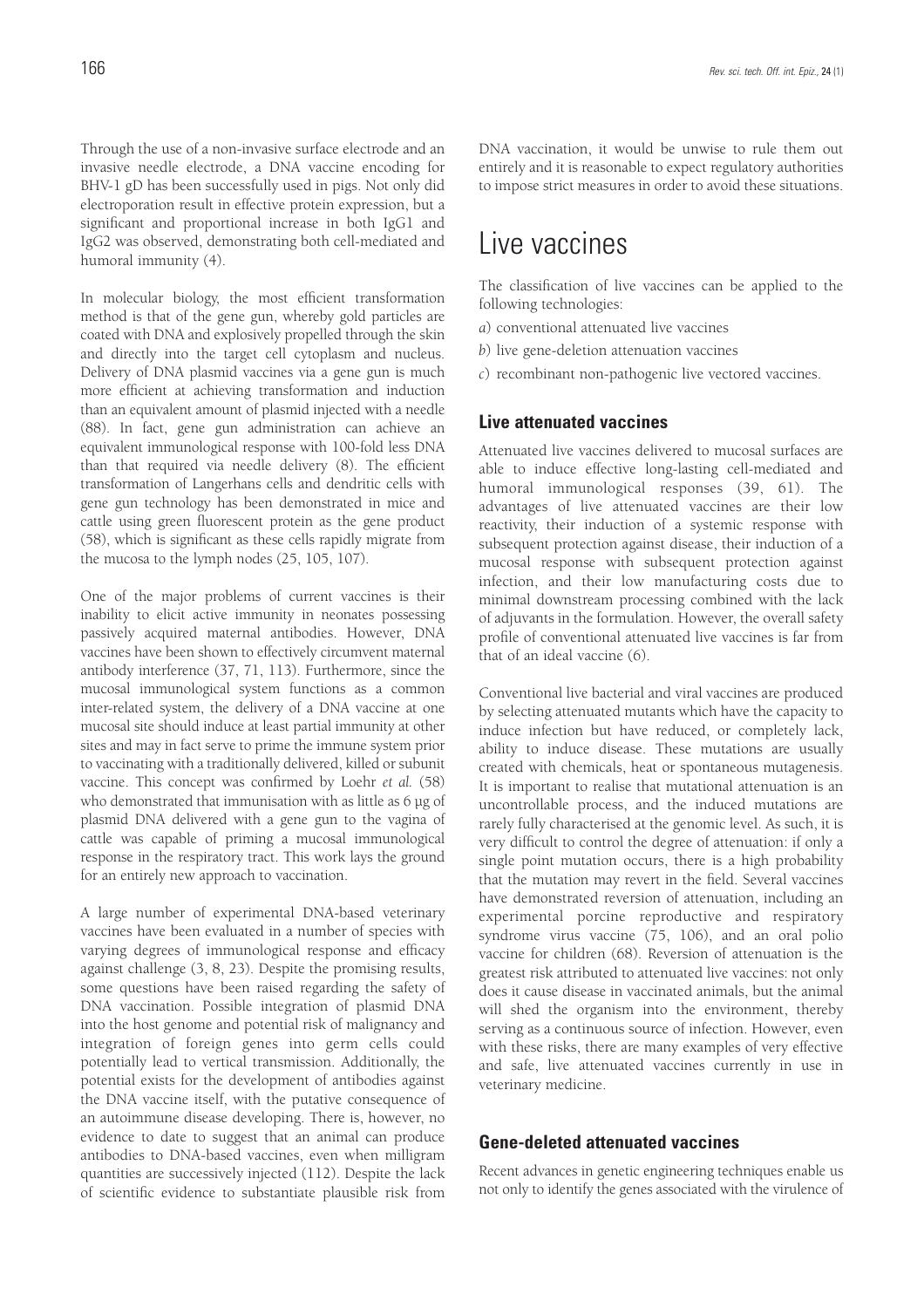a pathogenic organism, but also to delete or inactivate these genes, thereby increasing the safety profile of a vectored vaccine. The introduction of two independent mutations which are not chromosomally linked, either as functional mutations or gene deletions, will dramatically reduce the risk of pathogenic reversion.

In 1985, Kit *et al.* (50) demonstrated that the herpesvirus genes for the structural gC and nucleic acid metabolism thymidine kinase (TK) could be deleted without significantly affecting virus ability to replicate *in vitro*. Subsequently, it has been demonstrated (48) that the TK, gC and gE genes of the BHV-1 virus could be deleted without significantly altering its immunological protective characteristics. The first commercial live gene-deletion attenuated vaccine was a gE- pseudorabies vaccine that is currently used for eradication programmes in Europe and United States of America (51). More recently a gE–gG–TK– live attenuated vaccine pseudorabies vaccine has been developed (117). It seems highly likely that these types of vaccines will become more prevalent in the future as people accept that they are safer than conventional attenuated vaccines and that the degree of attenuation can be managed more effectively. Some regulatory bodies are expressing concern that these vaccines may recombine with field strains, but exactly the same can occur with conventionally attenuated vaccines. Indeed, conventionally attenuated vaccines can be even worse, since we do not even know which genes are altered in the conventionally attenuated vaccines.

## **Recombinant live vectored vaccines**

The delivery of heterologous antigens via a recombinant live vector offers significant advantages as a vaccination strategy in that the recombinant organism would only induce a mild infection and subsequently induce immune responses to the gene from the pathogenic organism (100). Regardless of the vector organism, expression of the protective antigen by the recombinant vector is key to effective presentation of the antigen to the cells and the induction of the mucosal immune system (29). Currently, it is possible to use viruses, bacteria and even parasites as live vectors.

Gram-negative bacteria can elicit strong and long-lasting immune responses to foreign antigens by establishing limited infections which resemble mild forms of the natural infection (57), and the LPS rich cell walls of Gram-negative bacteria act as natural adjuvants. Surface expression on bacteria of a vaccine antigen was first described by Charbit *et al.* (15) with the report of expression of the C3 epitope of poliovirus, and subsequently with the fimbriae presentation of a foot and mouth viral protein by van Die *et al.* (110). The most ubiquitous recombinant Gram-negative bacteria is *E. coli* which, although it has been used extensively as a recombinant live vector, does not induce a significant undesired immune response to itself due to the fact that it is a natural inhabitant of the colo-rectal tract. *Salmonella typhimurium* is another Gram-negative bacterium which has been extensively used in the development of experimental recombinant live vectored oral vaccines against bacterial, viral and parasitic diseases (16, 30, 35). *Salmonella* is closely related to *E. coli*, and is an intracellular pathogen which colonises the intestinal tract and proliferates in the gutassociated lymphoid tissue and in advanced enteric infections will systemically spread to the liver and spleen. As an intracellular enteric pathogen *S. typhimurium* elicits a potent cellular response to the delivered antigen, and has induced mucosal immunity in mice immunised with recombinant *S. typhimurium* expressing bacterial and viral antigens (57). Despite the extensive research efforts in the last two decades, *Salmonella* sp. have not met vaccinologists' expectations as a recombinant live-vectored delivery system, predominantly due to virulence reversions and the induction of disease in immunocompromised individuals.

Many Gram-positive bacteria including *Staphylococcus aureus* and bacillus Calmette-Guérin have been investigated for their potential to act as recombinant live vectors in the delivery of heterologous antigens, with *Listeria monocytogenes* and *Mycobacterium tuberculosis* showing the most promise. Both, *M. tuberculosis* and *L. monocytogenes* are intracellular pathogens which elicit a mucosal immunological response similar to that of *Salmonella* sp. (27, 101), with *Listeria* stimulating antigenspecific CD8+ and CD4+ T cells, and *Mycobacteria* stimulating Th1 helper response, a strong IFN-γ production, and cytotoxic CD8+ lymphocytes (22). However, recent development emphasis has been shifting towards non-pathogenic food grade or commensal bacteria as they are immunologically quiescent and non-infective, thus eliminating clinical and virulence issues.

The first recombinant live viral vector evaluated was the vaccinia virus (62, 86) and it has since been used to express viral, bacterial and parasitic antigens, which have been reported to elicit protective immunity in animal disease models providing both cellular and humoral response (44, 63, 76). Vaccinia virus has demonstrated efficacy as a recombinant live viral vector in experimental trials when virus expressing rabies gG as a surface antigen was orally delivered to foxes and other wild animals (12, 13, 87); vaccinia virus expressing pseudorabies gD as a surface antigen delivered intramuscularly induced an effective immunological response very similar to a conventional killed vaccine (66). Currently, a number of pox-based vectored vaccines are being marketed. To further improve the safety of these vaccines, avian poxviruses are being used to deliver antigens to mammals. Since avian poxviruses cannot replicate in mammals, this provides a further level of safety. Bovine adenovirus expressing the protective gD of BHV virus was evaluated as a recombinant live vector in laboratory animals and cattle (69, 121) and demonstrated effective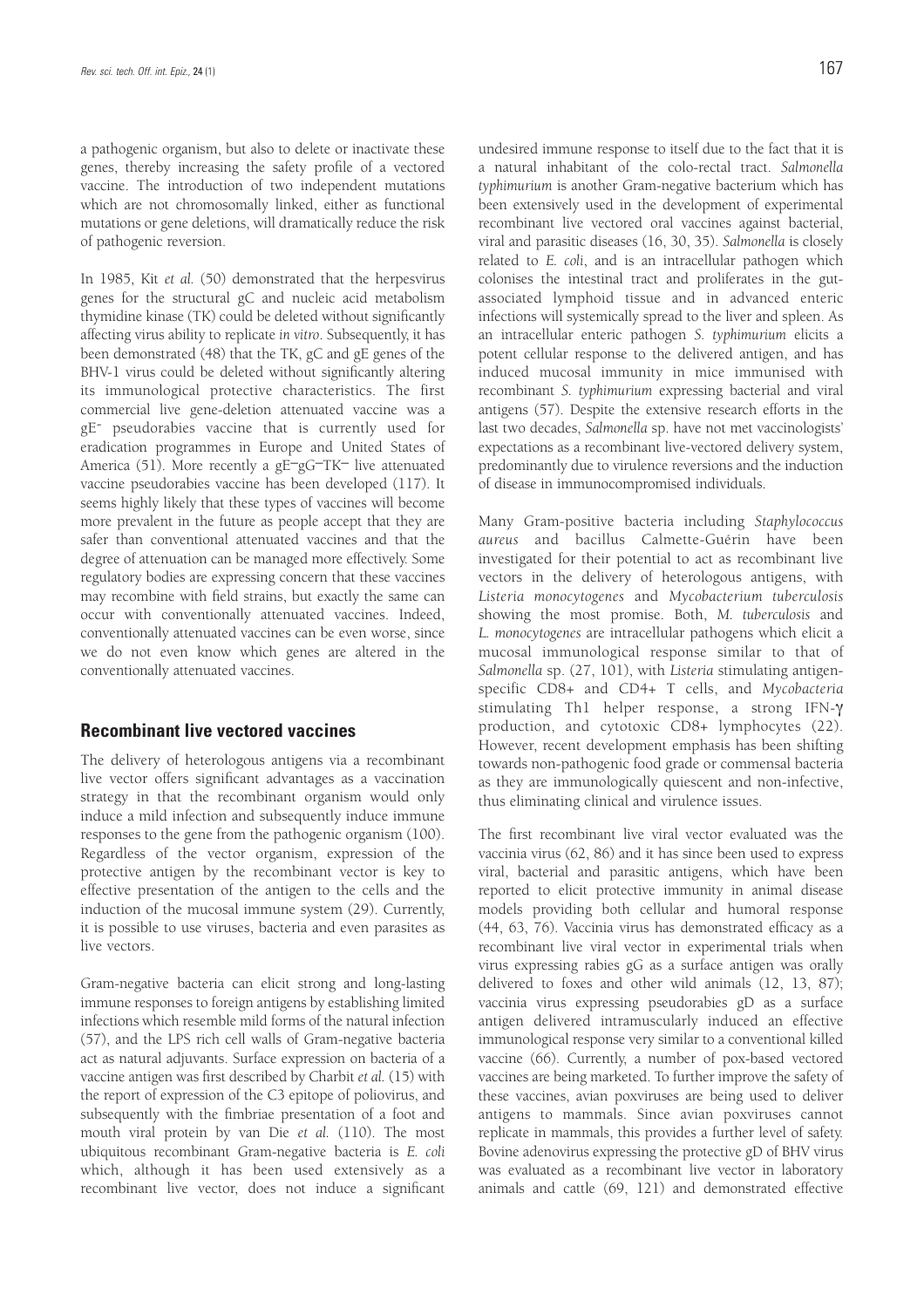mucosal and systemic immunity when delivered intranasally (7). Viruses with large genomes, such as vaccinia and adenovirus, are better candidates for recombinant viral vectors than smaller genome viruses due to the fact that they can accommodate substantially larger inserts of foreign DNA while retaining their infectivity. These viruses present a costeffective vaccination strategy due to the fact that their genomes have been sequenced and that commercial expression vectors are available, combined with the fact that they can be cultured to very high titres resulting in reduced production costs.

Despite very promising results with live vectored vaccines there are also some concerns. The major concern is that live vector vaccines will not induce adequate immunological responses in animals that have pre-existing antibodies against the vector. However, it has been demonstrated that these vector vaccine can elicit immunological response in seropositive animals (7) if given mucosally, most likely due to the fact that mucosal immunity levels are not as long-lived as serum antibody level. Similarly, the use of avian poxviruses to immunise mammals should dramatically remove this concern since mammals would not normally have antibodies to avian disease. This does not remove the concern that repeated immunisation with the same vector will reduce the efficacy of subsequent immunisation to different antigens. Thus, it may require the use of various types of vectors and vaccines over the life of the animal to maximise protection. This will require a very good method of vaccination record keeping and adherence to vaccination recommendations by both the veterinarian and the client.

# Marker vaccines and disease eradication

In order to evaluate the effectiveness of a disease eradication programme, a detection method is required in order to differentiate vaccinated (immune) animals from naturally infected (carrier) animals (116). This is achieved by developing vaccines that lack one or more antigens, thereby causing the antibody response produced by vaccinated animals to be serologically distinct from that induced by a wild-type infection. In essence, this could be considered as a vaccine fingerprint.

The key to negative markers is that an antigenic protein which is present in the wild-type pathogen fails to elicit an immune response following vaccination. All vaccines can serve as positive marker vaccines by adding a foreign immunogenic antigen. However, in disease eradication programmes the identification of vaccinates (positive marker animals) is less important than the identification of disease carriers (negative marker animals), which forms the basis of the concept for differentiating infected from vaccinated (DIVA) individuals (115). The use of a negative marker, or DIVA vaccines, is an important tool in assessing the effectiveness of vaccination programmes, without the timeconsuming and near impossible task of individually evaluating infectivity, transmissibility and susceptibility within a vaccination programme.

The first gene-deleted live attenuated pseudorabies vaccine was a naturally occurring mutant, lacking glycoprotein E (gE–), known as the Bartha vaccine and has been used for decades in controlling pseudorabies virus in pigs. The Bartha vaccine was subsequently recognised for its ability to differentiate vaccinated animals from naturally infected animals, effectively making it the world's first marker vaccine (116). With the availability of recombinant technologies and sequenced pathogenic genomes the identification of potential negative markers is more feasible than ever before. It seems logical that vaccines developed in the future will embrace the DIVA principle in order to provide a much needed tool for agricultural disease eradication programmes.

Currently, agricultural disease surveillance and eradication programmes are largely based on the serological confirmation of infection and the destruction of herds to limit the spread of disease. Due to this reliance on serological confirmation, a complementary vaccination programme is actually incompatible with surveillance. Thus vaccination programmes are often banned along with animals originating from countries vaccinating for these diseases. The application of the DIVA negative marker technology creates compatibility between surveillance and vaccination programmes, allowing vaccination to play a large and overwhelmingly significant role in the eradication of these diseases. Several marker vaccines are already commercially available, and their role and contribution in disease eradication appears promising. However, for them to be embraced by the industry there needs to be support by governments and the livestock industry so as to ensure that the biopharmaceutical industry develops these vaccines. The move to eradicate diseases is not only driven by direct economics to the producer, but is often politically motivated: once a country is declared disease-free, the country can use this disease-free status as an effective trade barrier, making the vaccines even more attractive.

# Conclusions and future prospects

Despite the enormous advances in vaccinology during the last three decades, the perfect vaccine has yet to be developed. This vaccine would be multivalent and induce specific immunity against the protective antigens, would protect against both disease and possibly infection, would protect newborn animals regardless of passively acquired antibodies, would have a long duration of immunity, would not require booster doses, would be free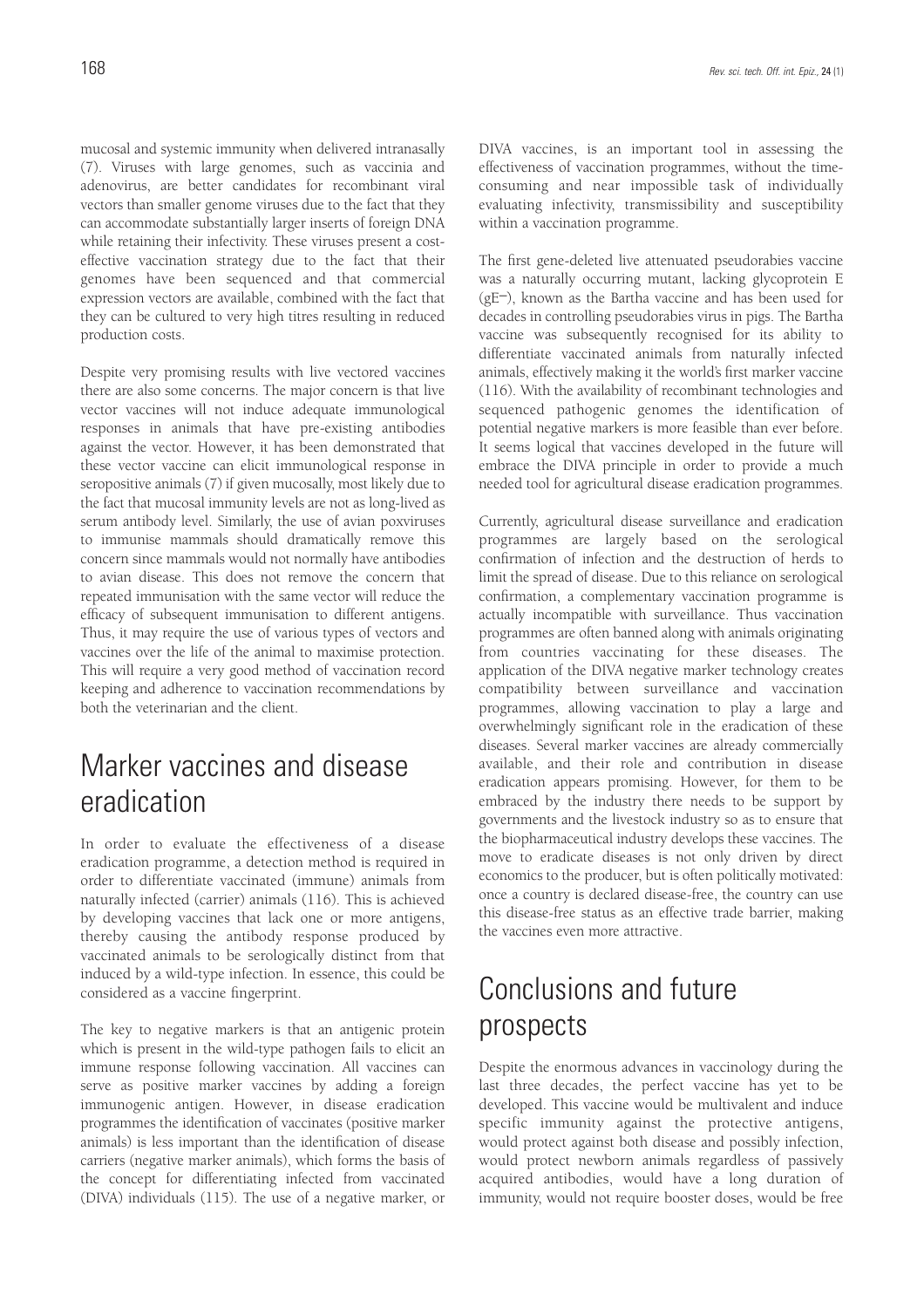of adverse reactions, and would be administered easily without needles.

Now that the perfect vaccine has been defined, the real question is: can scientists deliver such a vaccine? Based on the progress of the last three decades we should positively predict that the foundation has been laid to build such a vaccine. However, the question remains: will this vaccine be economical to produce for use in veterinary medicine? m.

# **Nouveaux vaccins issus de la biotechnologie**

D. Rogan & L.A. Babiuk

#### **Résumé**

La vaccination reste la principale méthode permettant de protéger les animaux contre les maladies infectieuses. Jusqu'à une date récente, tous les vaccins ayant obtenu une autorisation étaient développés en utilisant des technologies classiques. Cela étant, l'introduction des outils modernes de la biologie moléculaire et de la génomique, conjuguée à une meilleure connaissance non seulement des antigènes qui sont essentiels à l'induction d'une immunité protectrice, mais aussi des défenses de l'hôte qui doivent être stimulées, a ouvert de nouvelles possibilités de développement de vaccins plus sûrs et plus efficaces. Les auteurs décrivent les tendances actuelles et futures en matière de développement de vaccins et soulignent qu'en plus de l'identification et la production des antigènes protecteurs, la formulation et l'administration appropriées de ces vaccins sont cruciales pour tirer le meilleur parti des progrès récents accomplis en pathogenèse et en vaccinologie.

#### **Mots-clés**

Administration vaccinale – Immunité – Marqueur vaccinal – Vaccin sous-unité – Vaccin vivant – Vaccination à acide désoxyribonucléique.

п

# **Nuevas vacunas producidas por métodos biotecnológicos**

### D. Rogan & L.A. Babiuk

### **Resumen**

La vacunación sigue siendo el método más utilizado para proteger a los animales contra las enfermedades infecciosas. Hasta hace poco tiempo, todas las vacunas autorizadas se producían con tecnologías convencionales. Sin embargo, la aparición de nuevos medios biológicos moleculares y de la genómica, a los que se sumó un conocimiento más profundo de los antígenos que inducen la protección y de las defensas que es preciso estimular en el huésped, abrió una nueva vía para la elaboración de vacunas más seguras y eficaces. En este artículo se describen las perspectivas, presentes y futuras, de la producción de vacunas y se hace hincapié en que, para sacar todo el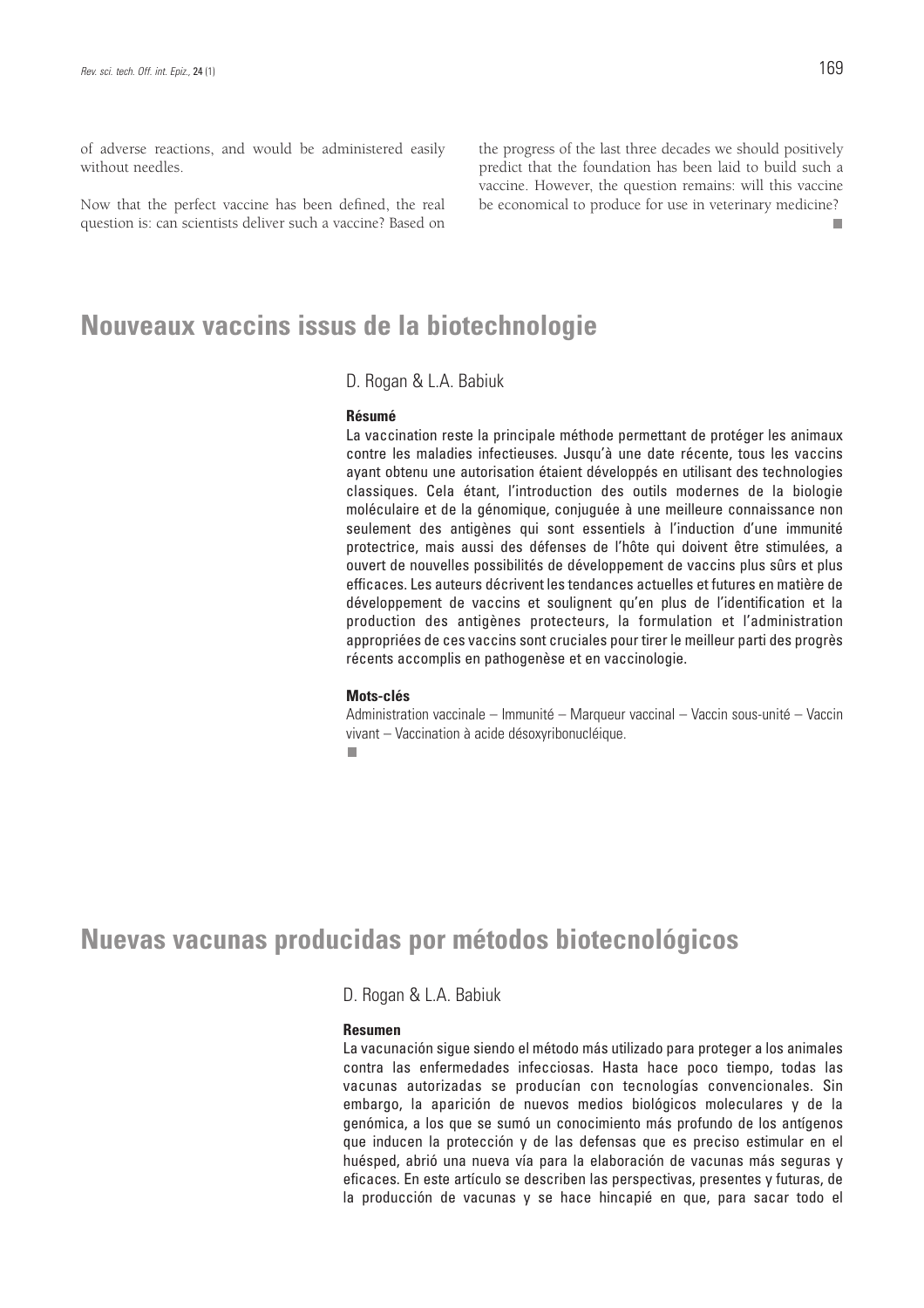provecho posible de los avances contemporáneos en materia de patogenia y vacunas, no es suficiente identificar y producir antígenos protectores; su formulación y administración adecuadas también revisten una fundamental importancia.

#### **Palabras clave**

Administración de vacunas – Inmunidad – Inmunización con ácido desoxirribonucleico – Vacuna de subunidades – Vacuna de virus vivos – Vacuna marcadora. $\overline{\phantom{a}}$ 

# References

- 1. Allen T.H., Hansen C.B. & Stuart D.D. (1998). Targeted sterically stabilized liposomal drug delivery. *In* Medical application of liposomes (D.D. Lasic, ed.). Elsevier, Amsterdam, 297-323.
- 2. Arakawa T., Chong D., Merritt J. & Langridge W. (1997). Expression of cholera toxin B subunit oligomers in transgenic potato plants. *Transgenic Res.*, **6**, 403-413.
- 3. Babiuk L.A. (1999). Broadening the approaches to developing more effective vaccines. *Vaccine*, **17** (13-14), 1587-1595.
- 4. Babiuk L.A. (2002). Vaccination: a management tool in veterinary medicine. *Vet. J.*, **164** (3), 188-201.
- 5. Babiuk L.A., L'Italien J., van Drunen Little-van den Hurk S., Zamb T., Lawman M.J.P., Hughes G. & Gifford G.A. (1987). – Protection of cattle from bovine herpesvirus type I (BHV-1) infection by immunization with individual viral glycoproteins. *Virology*, **159** (1), 57-66.
- 6. Babiuk L.A., van Drunen Little-van den Hurk S., Tikoo S.K., Lewis P.J. & Liang X. (1996). – Novel viral vaccines for livestock. *Vet. Immunol. Immunopathol.*, **54**, 355-363.
- 7. Babiuk L.A. & Tikoo S.K. (2000). Adenovirus as vector for delivering vaccines to mucosal surfaces. *J. Biotechnol.*, **83**, 105-113.
- 8. Babiuk L.A., Pontarollo R., Babiuk S., Loehr B. & van Drunen Little-van den Hurk S. (2003). – Induction of immune responses by DNA vaccines in large animals. *Vaccine*, **21**, 649-658.
- 9. Baca-Estrada M., Foldvari M., Snider M., van Drunen Littlevan den Hurk S. & Babiuk L. (1997). – Effect of IL-4 and IL-12 liposomal formulation on the induction of immune response to bovine herpesvirus type-1 glycoprotein D. *Vaccine*, **15**, 1753-1760.
- 10. Bowersock T. & Martin S. (1999). Vaccine delivery to animals. *Adv. Drug Deliv. Rev.*, **38** (2), 167-194.
- 11. Brideau R.J., Walters R.R., Stier M.A. & Wathen M.V. (1989). – Protection of cotton rats against human respiratory syncytial virus by vaccination with a novel chimeric FG glycoprotein. *J. gen. Virol.*, **70** (Pt 10), 2637-2644.
- 12. Brochier B., Kieny M.P., Costy F., Coppenes P., Bauduin B., Lecocq J.P., Languet B., Chappuis G., Desmettre P. & Afiademanyo K. (1991). – Large-scale eradication of rabies using recombinant vaccinia-rabies vaccine. *Nature*, **354**, 520-522.
- 13. Brochier B., Costy F. & Pastoret P.P. (1995). Elimination of fox rabies from Belgium using a recombinant vaccinia-rabies vaccine: an update. *Vet. Microbiol.*, **46**, 269-279.
- 14. Carter J. III & Langridge W. (2002). Plant based vaccines for protection against infectious and autoimmune diseases. *Crit. Rev. Plant Sci.*, **21**, 93-102.
- 15. Charbit A., Sobczak E., Michel M.L., Molla A., Tiollais P. & Hofnung M. (1987). – Presentation of two epitopes of the preS2 region of hepatitis B virus of live recombinant bacteria. *J. Immunol. (Baltimore)*, **139**, 1658-1664.
- 16. Chatfield S.N., Roberts M., Dougan G. & Hormeache C. (1995). – The development of oral vaccine against parasitic diseases utilizing live attenuated *Salmonella*. *Parasitology*, **110**, S17-S24.
- 17. Chikwamba R., McMurray J., Shou H., Frame B., Pegg S.E., Scott P., Mason H. & Wang K. (2002). – Expression of synthetic *E. coli* heat labile enterotoxin B subunit (LT-B) in maize. *Mol. Breed.*, **10**, 253-265.
- 18. Claassen I. & Osterhaus A. (1992). The ISCOM structure as an immune-enhancing moiety: experience with viral systems. *Res. Immunol.*, **143** (5), 531-541.
- 19. Cooper P. (1994). The selective induction of different immune responses by vaccine adjuvants*. In* Strategies in vaccine design (G.L. Ada, ed.). R.G. Landes, Austin, 125-158.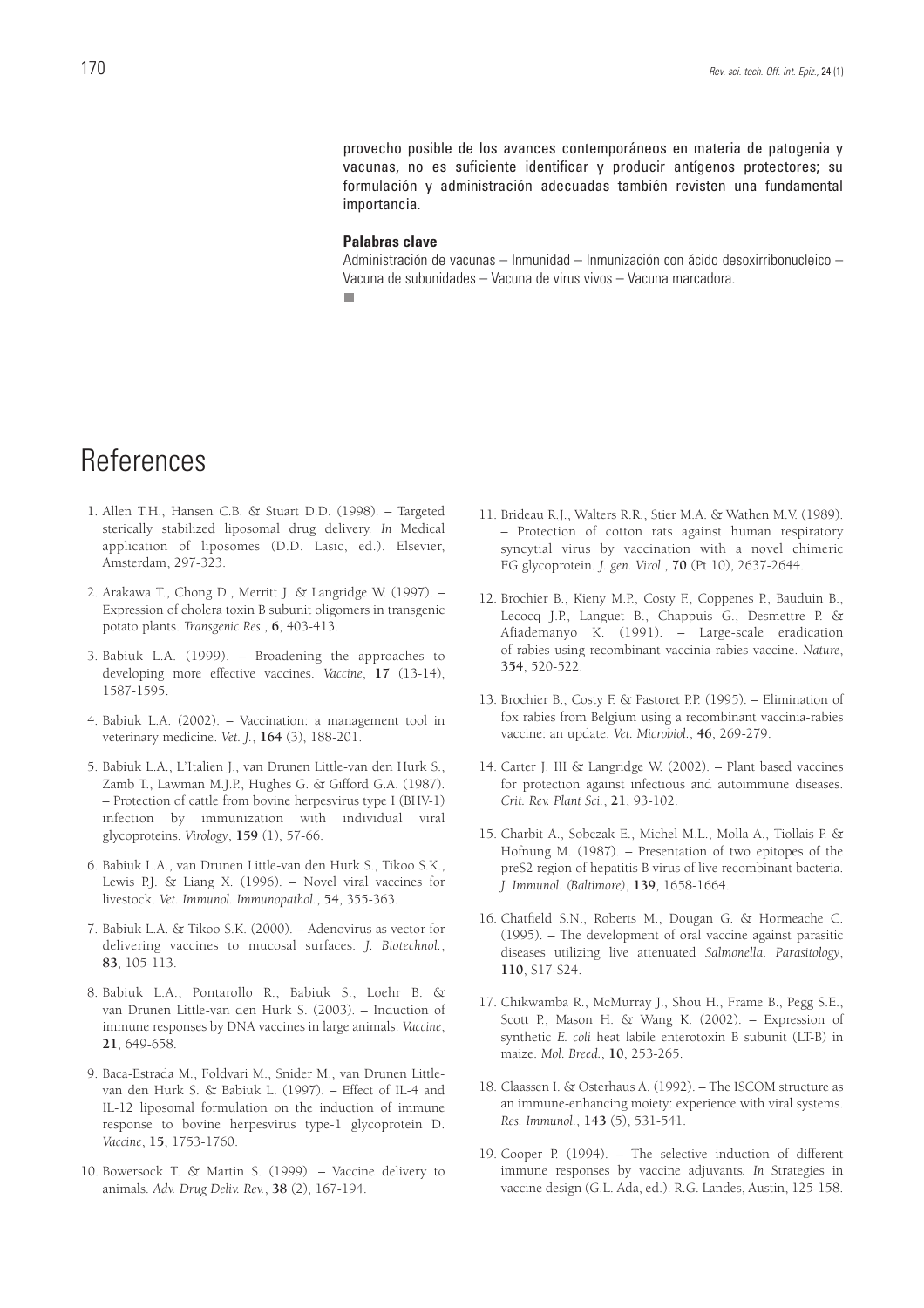- 20. Daniel H., Lee S.B., Panchai T. & Wiebe P.O. (2001). Expression of the native cholera toxin B subunit gene and assembly of functional oligomers in transgenic tobacco chloroplasts. *J. molec. Biol.*, **311**, 1001-1009.
- 21. Dougan G. (1994). The molecular basis for the virulence of bacterial pathogens: implications for oral vaccine development. *Microbiology*, **140**, 215-224.
- 22. Drabner B. & Guzman C. (2001). Elicitation of predictable immune responses by using live bacterial vectors. *Biomol. Eng.*, **17** (3), 75-82.
- 23. Dunham S. (2002). The application of nucleic acid vaccines in veterinary medicine. *Res. vet. Sci.*, **73**, 9-16.
- 24. Eldridge J.H., Staas J.K., Meulbroek J.A., McGhee J.R., Tice T.R. & Gilley R.M. (1991). – Biodegradable microspheres as a vaccine delivery system. *Molec. Immunol.*, **28**, 287-294.
- 25. Falo L. Jr (1999). Targeting the skin for genetic immunization. *Proc. Assoc. Am. Phys.*, **111**, 211-219.
- 26. Fischer L., Le Gros F.X., Mason P.W. & Paoletti E. (1997). A recombinant canarypox virus protects rabbits against a lethal rabbit hemorrhagic disease virus (RHDV) challenge. *Vaccine*, **15** (1), 90-96.
- 27. Fishetti V.A., Medaglini D. & Pozzi G. (1996). Grampositive commensal bacteria for mucosal vaccine delivery. *Curr. Opin. Biotechnol.*, **7**, 659-666.
- 28. Foldvari M., Oguejioforo C., Afridi S., Kudel T. & Willson T. (1998). – Liposome encapsulated prostaglandin E1 in erectile dysfunction: correlation between *in vitro* delivery through foreskin and efficacy in patients. *Urology*, **52**, 838-843.
- 29. Georgiou G., Poetschke H.L., Strathopoulos C. & Francisco J.A. (1993). – Practical applications of engineering gram-negative bacterial cell surfaces. *Trends Biotechnol.*, **11**, 6-10.
- 30. Georgiou G., Strathopoulos C., Daugherty P.S., Nayak A.R., Iverson B.L. & Curtiss R.I. (1997). – Display of heterologous proteins on the surface of microorganisms from the screening of combinatorial libraries to live recombinant vaccines. *Nature Biotechnol.*, **15**, 29-34.
- 31. Glansbeek H.L., Haagmans B.L., Lintelo E.G., Egberink H.F., Duquesne V., Aubert A., Horzinek M.C. & Rottier P.J. (2002). – Adverse effects of feline IL-12 during DNA vaccination against feline infectious peritonitis virus. *J. gen. Virol.*, **83**, 1-10.
- 32. Gomez N., Carrillo C., Salinas J., Parra F., Borca M.V. & Escribano J.M. (1998). – Expression of immunogenic glycoprotein S polypeptides from transmissible gastroenteritis coronavirus in transgenic plants. *Virology*, **249** (2), 352-358.
- 33. Gomez N., Wigdorovitz A., Castanon S., Gil F., Ordas R., Borca M.V. & Escribano J.M. (2000). – Oral immunogenicity of the plant derived spike protein from swine-transmissible gastroenteritis coronavirus. *Arch. Virol.*, **145** (8), 1725-1732.
- 34. Greensfelder L. (2000). Infectious diseases. Polio outbreak raises questions about vaccine. *Science*, **290** (5498), 1867-1869.
- 35. Hackett J. (1993). Use of *Salmonella* for heterologous gene expression and vaccine delivery systems. *Curr. Opin. Biotechnol.*, **4**, 611-615.
- 36. Hanlon L., Argyle D., Bain D., Nicolson L., Dunham S., Golder M.C., McDonald M., McGillivray C., Jarrett O., Neil J.C. & Onions D.E. (2001). – Feline leukemia virus vaccine efficacy is enhanced by co-administration with IL-12 and IL-18 expression vectors. *J. Virol.*, **75**, 8424-8433.
- 37. Hassett D.E., Zhang J. & Whitton L. (1997). Neonatal DNA immunization with a plasmid encoding an internal viral protein is effective in the presence of maternal antibodies and protects against subsequent viral challenge. *J. Virol.*, **71**, 7881-7888.
- 38. Hofacre C.L., Glisson J.R. & Kleven S.H. (1987). Comparison of vaccination protocols of broiler breeder hens for *Pasteurella multocida* utilizing enzyme-linked immunosorbent assay and virulent challenge. *Avian Dis.*, **31** (2), 260-263.
- 39. Holmgren J., Czerkinsky C., Lyckcke N. & Svennerholm A.M. (1992). – Mucosal immunity: implications for vaccine development. *Immunobiology*, **184**, 157-179.
- 40. Hood H. & Howard J. (eds) (2002). Plants as factories for protein production. Kluwer Academic Publishers, Boston, 209 pp.
- 41. Hosie M.J., Flynn J.N., Rigby M.A., Cannon C., Dunsford T., Mackay N.A., Argyle D., Willett B.J., Miyazawa T., Onisons D.E., Jarreto O. & Neil J.C. (1998). – DNA vaccinations afford significant protection against feline immunodeficiency virus infection without inducing detectable antiviral antibodies. *J. Virol.*, **72**, 7310-7319.
- 42. Hu F.K., Lovgren-Bengtsson K. & Morein B. (2001). Immunostimulating complexes (ISCOMs) for nasal vaccination. *Adv. Drug Deliv. Rev.*, **51**, 149-159.
- 43. Hu Y.C. & Bentley W.E. (1999). Enhancing yield of infectious bursal disease structural proteins in baculovirus expression systems: focus on media, protease inhibitors and dissolved oxygen. *Biotechnology Prog.*, **15**, 1065-1071.
- 44. Iacono-Connors L.C., Welkos S.L., Ivins B.E. & Dalrymple J.M. (1991). – Protection against anthrax with recombinant virus-expressed protective antigen in experimental animals. *Immunology*, **59**, 1961-1965.
- 45. Ikonomou L., Bastin G., Schneider Y.J. & Agathos S.N. (2001). – Design of an efficient medium for insect cell growth and recombinant protein production. *In vitro cell. dev. Biol. Anim.*, **37** (9), 549-559.
- 46. Ikonomou L., Schneider Y.J. & Agathos S.N. (2003). Insect cell culture for industrial production of recombinant proteins. *Appl. Microbiol. Biotechnol.*, **62** (1), 1-20.
- 47. Jones D.H., Corris S., McDonald S., Clegg J.C. & Farrer G.H. (1997). – Poly(DL-lactide-co-glycolide)-encapsulated plasmid DNA elicits systemic and mucosal antibody responses after oral administration. *Vaccine*, **15**, 814-817.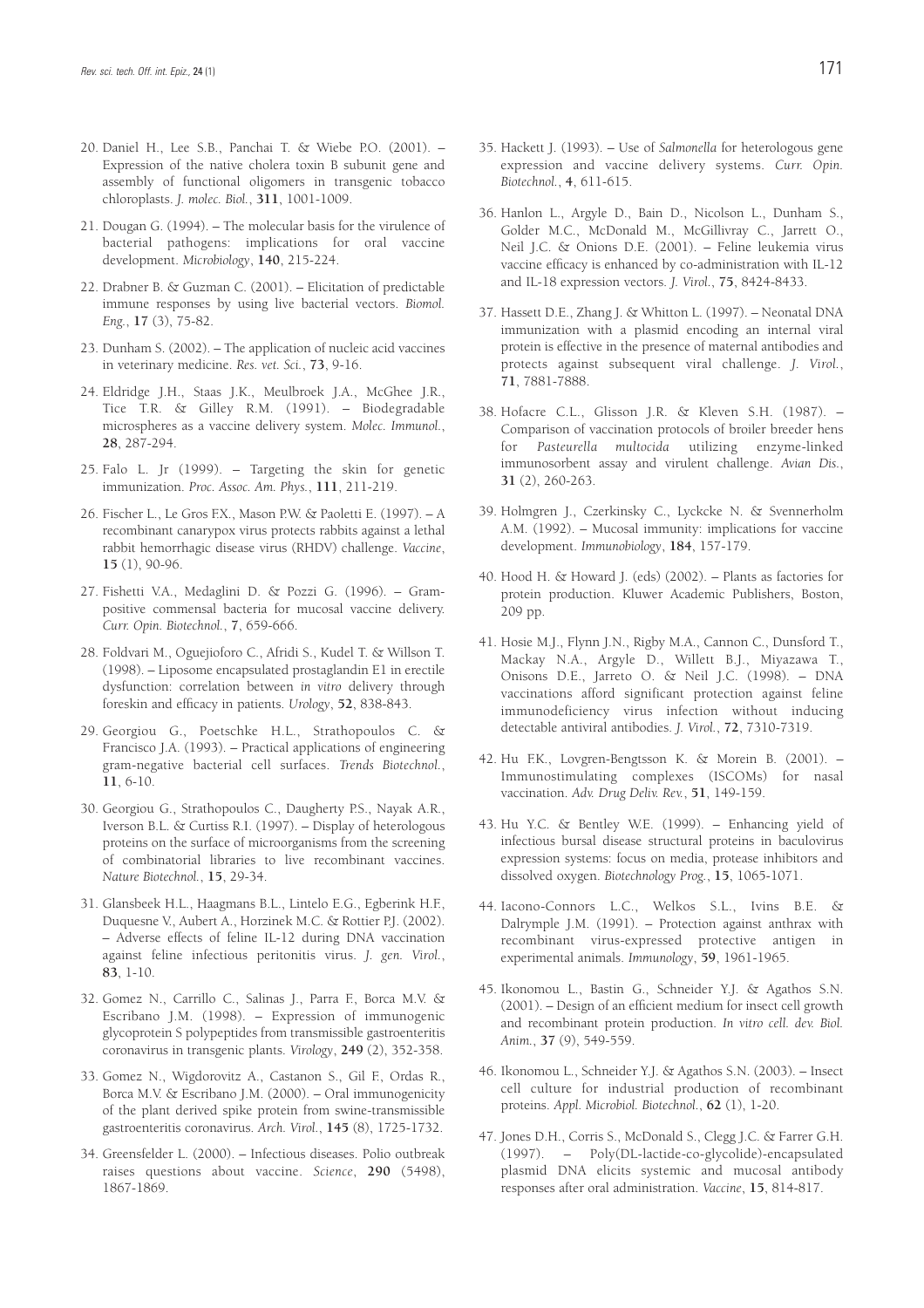- 48. Kaashoek M.J., Moerman A., Madic J., Rijsewijk F.A.M., Quak J., Gielkens A.L.J. & van Oirschot J.T. (1994). – A conventionally attenuated glycoprotein E-negative strain of bovine herpesvirus type 1 is an efficacious and safe vaccine. *Vaccine*, **12**, 439-444.
- 49. Keil D.J. & Frenwick B. (1998). Role of *Bordetella bronchiseptica* in infectious tracheobronchitis in dogs. *J. Am. vet. med. Assoc.*, **212**, 200-207.
- 50. Kit S., Qavi H., Gaines J.D., Billingsley P. & McConnell S. (1985). – Thymidine kinase-negative bovine herpesvirus type 1 mutant and highly attenuated in calves. *Arch. Virol.*, **86**, 63-83.
- 51. Kit S., Sheppard M., Ichimura H. & Kit M. (1987). Second generation pseudorabies virus vaccine with deletions in thymidine kinase and glycoprotein genes. *Am. J. vet. Res.*, **48**, 780-793.
- 52. Korban S. (2002). Targeting and expression of antigenic proteins in transgenic plants for production of edible oral vaccines. *In vitro cell*. *dev. Biol. Plant*, **38**, 231-236.
- 53. Kowalski J., Gilbert S.A., van Drunen Little-van den Hurk S., van den Hurk J., Babiuk L.A. & Zamb T. (1993). – Heat-shock promoter-driven synthesis of secreted bovine herpesvirus glycoproteins in transfected cells. *Vaccine*, **11**, 1100-1108.
- 54. Lamphear B.J., Streatfield S.J., Jilka J.M., Brooks C.A., Barker D.K., Turner D.D., Delaney D.E., Garcia M., Wiggins B., Woodard S.L., Hood E.E., Tizard I.R., Lawhorn B. & Howard J.A. (2002). – Delivery of subunit vaccines in maize seed. *J. controlled Release*, **85** (1-3), 169-180.
- 55. Langer R. (1990). New methods for drug delivery. *Science*, **249**, 1527-1533.
- 56. Lewis P.J., Cox G.J.M., van Drunen Little-van den Hurk S. & Babiuk L.A. (1997). – Polynucleotide vaccines in animals: enhancing and modulating response. *Vaccine*, **15**, 861-864.
- 57. Liljeqvist S. & Stahl S. (1999). Production of recombinant subunit vaccines: protein immunogens, live delivery systems and nucleic acid vaccines. *J. Biotechnol.*, **73** (1), 1-33.
- 58. Loehr B.I., Willson P., Babiuk L.A. & van Drunen Littlevan den Hurk S. (2000). – Gene gun-mediated DNA immunization primes development of mucosal immunity against bovine herpes virus 1 in cattle. *J. Virol.*, **74**, 6077-6086.
- 59. Lövgren K., Kåberg H. & Morein B. (1990). An experimental influenza subunit vaccine (ISCOM): induction of preventive immunity to challenge infection in mice after intranasal or subcutaneous administration. *Clin. experim. Immunol.*, **82**, 435-439.
- 60. McDermott M.R. & Bienenstock J. (1979). Evidence for a common mucosal immunological system. I. Migration of B immunoblasts into intestinal, respiratory and genital tissues. *J. Immunol. (Baltimore)*, **122**, 1892-1898.
- 61. McGhee J.R., Mestecky J., Dertzbaugh M.T., Elbridge J.H., Hirasawa M. & Kiyyono H. (1992). – The mucosal immune system from fundamental concepts to vaccine development. *Vaccine*, **2**, 75-88.
- 62. Mackett M., Smith G.L. & Moss B. (1982). A selectable eukaryotic cloning and expression vector. *Proc. natl Acad. Sci. USA*, **79**, 7415-7419.
- 63. McMahon-Pratt D., Rodriguez J.R., Zhang Y., Manson K., Bergman C., Rivas L., Rodriguez J.F., Lohman K.L., Ruddle N.H. & Esteban M. (1993). – Recombinant vaccinia viruses expressing GP46/M-2 protect against *Leishmania* infection. *Infect. Immun.*, **61**, 3351-3359.
- 64. Marciani D.J., Kensil C.R., Beltz G.A., Hung C.H., Cronier J. & Aubert A. (1991). – Genetically-engineered subunit vaccine against feline leukemia virus: protective immune response in cats. *Vaccine*, **2**, 89-96.
- 65. Martin-Gallardo A., Fleischer E., Doyle S.A., Arumugham R., Collins P.L., Hildreth S.W. & Paradiso P.R. (1993). – Expression of the G glycoprotein gene of human respiratory syncytial virus in *Salmonella typhimurium*. *J. gen. Virol.*, **74**, 453-458.
- 66. Mengeling W.L., Brockmeier S.L., Lager K.M. & Vorwald A.C. (1997). – The role of biotechnologically engineered vaccines and diagnostics in pseudorabies (Aujeszky's disease) eradication strategies. *Vet. Microbiol.*, **55**, 49-60.
- 67. Mestecky J. (1987). The common mucosal immune system and current strategies for induction of immune responses in external secretions. *J. clin. Immunol.*, **4**, 265-276.
- 68. Minor P.D., John A., Ferguson M. & Icenogle J.P. (1986). Antigenic and molecular evolution of the vaccine strain type 3 poliovirus during the period of excretion of a primary vaccine. *J. gen. Virol.*, **67**, 693-706.
- 69. Mittal S.K., Papp Z., Tikoo S.K., Baca-Estrada M.E., Yoo D., Benko M. & Babiuk L.A. (1996). – Induction of systemic and mucosal immune responses in cotton rats immunized with human adenovirus type 5 recombinant expressing the full and truncated forms of bovine herpes virus type 1 glycoprotein gD. *Virology*, **222**, 299-309.
- 70. Modelska A., Dietzschold B., Sleysh N., Fu Z., Steplewski K., Hooper D., Koprowski H. & Yustibov V. (1998). – Immunization against rabies with plant derived antigen. *Proc. natl Acad. Sci. USA*, **95**, 2481-2485.
- 71. Monteil M.D., Le Potier M.F., Guillotin J., Cariolet R., Houdayer C. & Eliot M. (1996). – Genetic immunization of seronegative one-day-old piglets against pseudorabies induces neutralizing antibodies but not protection and is ineffective in piglets from immune dams. *Vet. Res.*, **27**, 443- 452.
- 72. Morein B. & Merza M. (1991). Vaccination against herpesvirus, fiction or reality? Scand. *J. infec. Dis.*, **80**, 110-118.
- 73. Morein B., Villacres-Eriksson M., Lovgren-Bengtsson K. (1998). – ISCOM, a delivery system for parenteral and mucosal vaccination. *Dev. biol. Standard.*, **92**, 33-39.
- 74. Morein B., Hu K.F. & Abusugra I. (2004). Current status and potential application of ISCOMs in veterinary medicine. *Adv. Drug Deliv. Rev*., **56** (10), 1367-1382.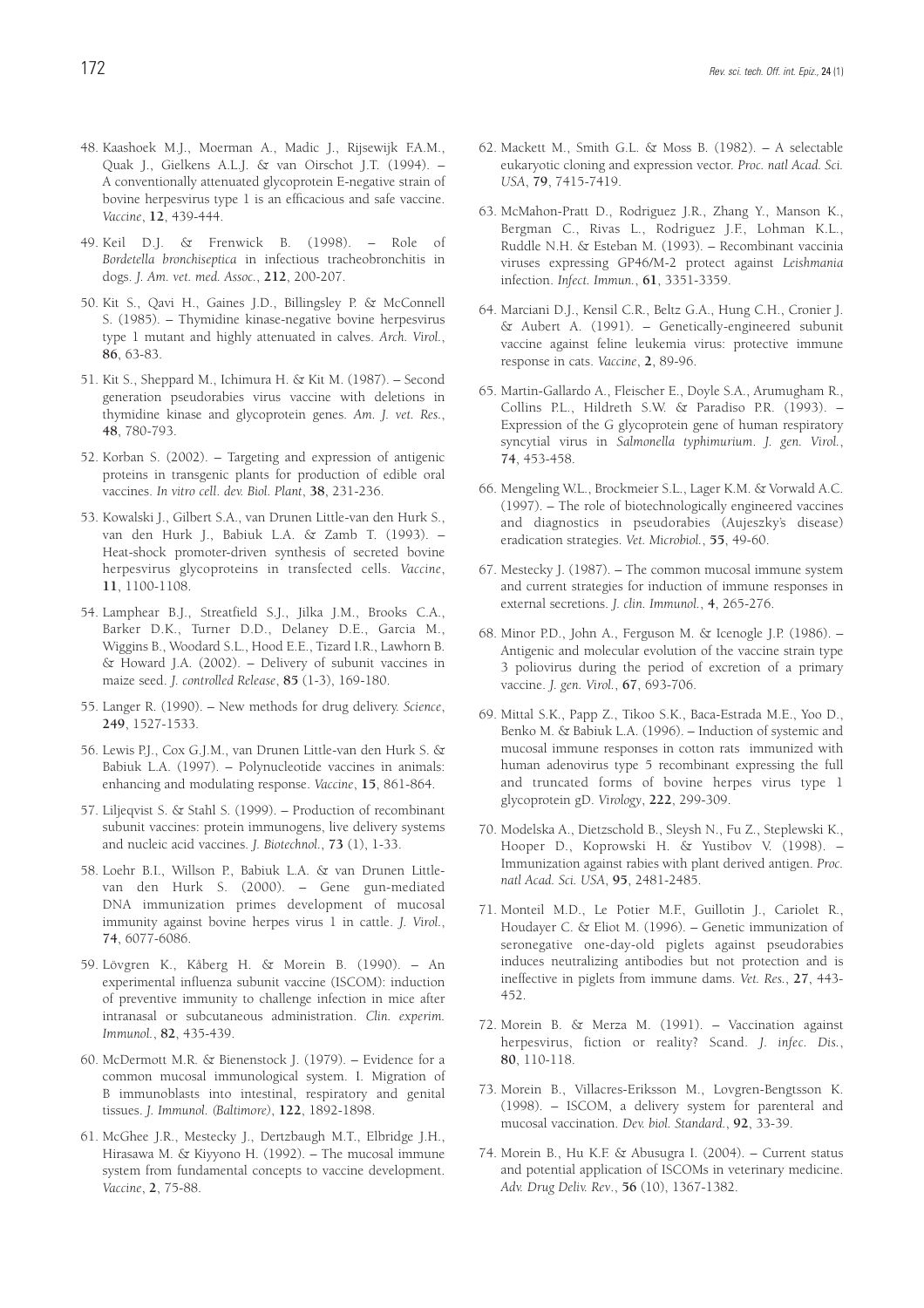- 75. Mortensen S. & Søgard R. (1999). Within-herd transmission of a modified-live PRRS vaccine strain from vaccinated pigs to non-vaccinated sow populations*. In* Proc. 3rd International Symposium on PRRS, 21-22 June. Zoopole Development, Institut supérieur des production animales et des industries agro-alimentaires, Ploufragan, 269-270.
- 76. Moss B., Smith G.L. & Gerin J.L. (1984). Live recombinant vaccinia virus protects chimpanzees against hepatitis B. *Nature*, **311**, 67-69.
- 77. Moss B. & Flexner C. (1987). Vaccinia virus expression vectors. *Annu. Rev. Immunol.*, **5**, 305-324.
- 78. Mowat A.M., Mloy K. & O'Hagan D.T. (eds) (1994). Immune stimulating complexes as vectors for oral immunization. CRC Press, Boca Raton, 207 pp.
- 79. Murby M., Samuelsson E., Nguyen T.N., Mignard L., Power U., Binz H., Uhlen M. & Stahl S. (1995). – Hydrophobicity engineering to increase solubility and stability of a recombinant protein from respiratory syncytial virus. *Eur. J. Biochem.*, **230** (1), 38-44.
- 80. Nagahama M., Michiue K. & Sakurai J. (1996). Production and purification of *Clostridium perfringens* alpha-toxin using a protein-hyperproducing strain, *Bacillus brevis* 47. *FEMS Microbiol. Lett.*, **145** (2), 239-243.
- 81. Nobiron I., Thompson I., Brownlie J. & Collins M.E. (2000). – Co-administration of IL-12 enhances antigen-specific immune responses following vaccination with DNA encoding the glycoprotein E2 of bovine viral diarrhea virus. *Vet. Microbiol.*, **76**, 129-142.
- 82. O'Hagan D., Jeffery H. & Davis S. (1993). Long-term antibody response in mice following subcutaneous immunization with ovoalbumin entrapped in biodegradable microparticles. *Vaccine*, **11**, 965-969.
- 83. O'Hagan D., Singh M., Ugozzoli M., Wild C., Barnett S. & Chen M. (2001). – Induction of potent immune response<br>by cationic micro particles with adsorbed by cationic micro particles human immunodeficiency virus DNA vaccines. *J. Virol.*, **75**, 9037-9043.
- 84. Ott G., Brachfield D., Radhakrishnan P., Van Hoogevest G. & Van Nest G. (1995). – MF59: design and evaluation of a safe and potent adjuvant for human vaccines*. In* Vaccine design: the subunit and adjuvant approach (M.F. Powell & M.J. Newman, eds). Plenum Press, New York, 227-296.
- 85. Palomares L.A., Gonzales M. & Ramirez O.T. (2000). Evidence of Pluronic F-68 direct interaction with insect cells: impact of shear protection, recombinant protein and baculovirus production. *Enzyme microb. Technol.*, **26**, 324- 331.
- 86. Panicali D. & Paoletti E. (1982). Construction of poxviruses as cloning vectors: insertion of the thymidine kinase gene from herpes simplex virus into the DNA of infectious vaccinia virus. *Proc. natl Acad. Sci. USA*, **79**, 4927-4931.
- 87. Pastoret P.-P. (1999). Veterinary vaccinology. *C.R. Acad. Sci. (Paris)*, **322** (11), 967-972.
- 88. Potter A.A. & Babiuk L.A. (2001). New approaches for antigen discovery, production and delivery: vaccines for veterinary and human use. *Curr. Drug Targets infect. Disord.*, **1**, 249-262.
- 89. Razanskien A., Schmidt J., Geldmacher A., Ritzi A., Niedrig M., Lundkvis A., Kruger D.H., Meisel H., Sasnauskas K. & Ulrich R. (2004). – High yields of stable and highly pure nucleocapsid proteins of different hantaviruses can be generated in the yeast *Saccharomyces cerevisiae. J. Biotechnol.*, **111**, 319-333.
- 90. Reddy P.S., Idamakanti N., Song J.Y., Lee J.B., Hyun B.H., Park J.H., Cha S.H., Tikoo S.K. & Babiuk L.A. (1998). – Sequence and transcription map analysis of early region-1 of porcine adenovirus type-3. *Virus Res.*, **58** (1-2), 97-106.
- 91. Reul G.J. Jr (1997). Use of Vicryl (polyglactin 910) sutures in general surgical and cardiothoracic procedures. *Am. J. Surg.*, **134** (2), 297-299.
- 92. Robinson H.L. & Torres C.A. (1997). DNA vaccines. *Semin. Immunol.*, **9** (5), 271-283.
- 93. Rose K.J. & Whitt A.M. (2001). *Rhabdoviridae*: the viruses and their replication*. In* Fundamental virology (B.M. Fields, D.M. Knipe & M.P. Howley, eds). Lippincott, Williams & Wilkins, Philadelphia, 689 pp.
- 94. Ruitenberg K.M., Gilkerson J.R., Wellington J.E., Love D.N. & Whalley J.M. (2001). – Equine herpesvirus 1 glycoprotein D expressed in *Pichia pastoris* is hyperglycosylated and elicits a protective immune response in the mouse model of EHV-1 disease. *Virus Res.*, **79** (1-2), 125-135.
- 95. Schwendeman S.P., Costantino H.R., Gupta R.K., Tobio M., Chang A.C., Alonso M.J., Siber G.R. & Langer R. (1996). – Strategies for stabilizing tetanus toxoid towards the development of a single-dose tetanus vaccine. *Dev. biol. Standnard.*, **87**, 293-306.
- 96. Schwyzer M. & Ackermann M. (1996). Molecular virology of ruminant herpesviruses. *Vet. Microbiol.*, **53**, 17-27.
- 97. Sheppard M. (1999). Viral vectors for veterinary vaccines. *Adv. vet. Med.*, **41**, 145-161.
- 98. Sjolander A., Lovgren-Bengtsson K., Johansson M. & Morein B. (1996). – Kinetics, localization and isotype profile of antibody responses to immune stimulating complexes (ISCOMs) containing human influenza virus envelope glycoproteins. *Scand. J. Immunol.*, **43**, 164-172.
- 99. Sjolander A., van't Land B. & Lovgren-Bengtsson K. (1997). – ISCOMS containing purified *Quillaja* saponins upregulate both Th1-like and Th2-like immune responses. *Cell. Immunol.*, **177** (1), 69-76.
- 100. Staats H.F., Jackson R.J., Marinaro M., Takahashi I., Kiyono H. & McGhee J.R. (1994). – Mucosal immunity to infection with implications for vaccine development. *Curr. Opin. Immunol.*, **6**, 572-583.